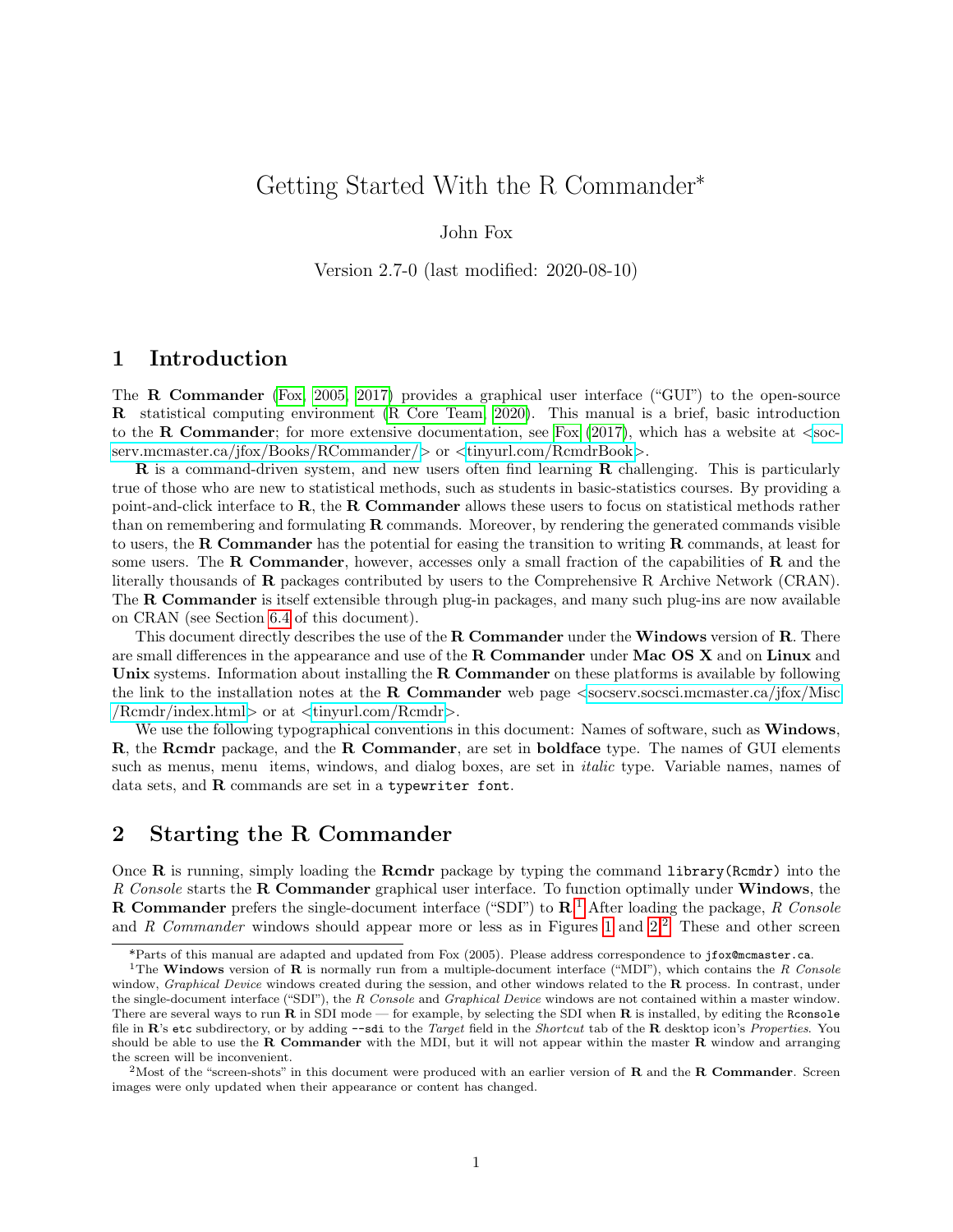

<span id="page-1-0"></span>Figure 1: The *R Console* window after loading the **Rcmdr** package.

images in this document were created under Windows 7 and 10; if you use another version of Windows (or, of course, another computing platform), then the appearance of the screen may differ.<sup>[3](#page-1-1)</sup>

The *R Commander* and *R Console* windows float freely on the desktop. You will normally use the R Commander's menus and dialog boxes to read, manipulate, and analyze data, and you can safely minimize the *R Console* window.

- R commands generated by the R Commander GUI appear in the *R Script* tab in the upper pane of the main *R Commander* window. You can also type **R** commands directly into the script pane;<sup>[4](#page-1-2)</sup> the main purpose of the R Commander, however, is to avoid having to type commands. The second tab in the upper pane (labelled *R Markdown*) also accumulates the commands produced by the R Commander and can be used to generate printed reports; the *R Markdown* tab is described in Section [6.1.](#page-23-0)
- Printed output appears by default in the second pane (labelled *Output*).
- The lower, gray pane (labelled *Messages*) displays error messages, warnings, and some other information ("notes"), such as the start-up message in Figure [2.](#page-2-0)
- <span id="page-1-1"></span>When you create graphs, these will appear in a separate *Graphics Device* window.

 $3$ Notice that the R Commander requires some packages in addition to several of the "recommended" packages that are normally distributed with R. The Rcmdr package, the required packages, and many other contributed packages are available for download from the Comprehensive R Archive Network (CRAN) at <<https://cran.r-project.org/>>.

If these packages are not installed, the **R Commander** will offer to install them from the Internet or from local files (e.g., on a CD/ROM or USB flash drive). If you install the **Rcmdr** package via the **Windows** "R GUI," not all of the packages on which the Rcmdr package depends will be installed. You can install the Rcmdr package and all of the packages on which it depends via the install.packages function, setting the argument dependencies = TRUE, but because of recursive dependencies, that will install more packages than are strictly necessary for the **R** Commander to function.

Thanks to Dirk Eddelbuettel, Debian Linux users need only issue the command \$ apt-get install r-cran-rcmdr to install the Rcmdr package along with all of the packages that it requires. In any event, building and installing the Rcmdr package on Linux systems is typically straightforward. The task is a little more complicated under Mac OS X, since the tcltk package on which the Rcmdr depends requires that X-Windows be installed — see the R Commander installation notes.

<span id="page-1-2"></span><sup>&</sup>lt;sup>4</sup>You can also type commands at the  $\geq$  (greater-than) prompt in the R Console, but output generated by these commands will not appear in the R Commander Output pane and error and warning messages will normally not be visible.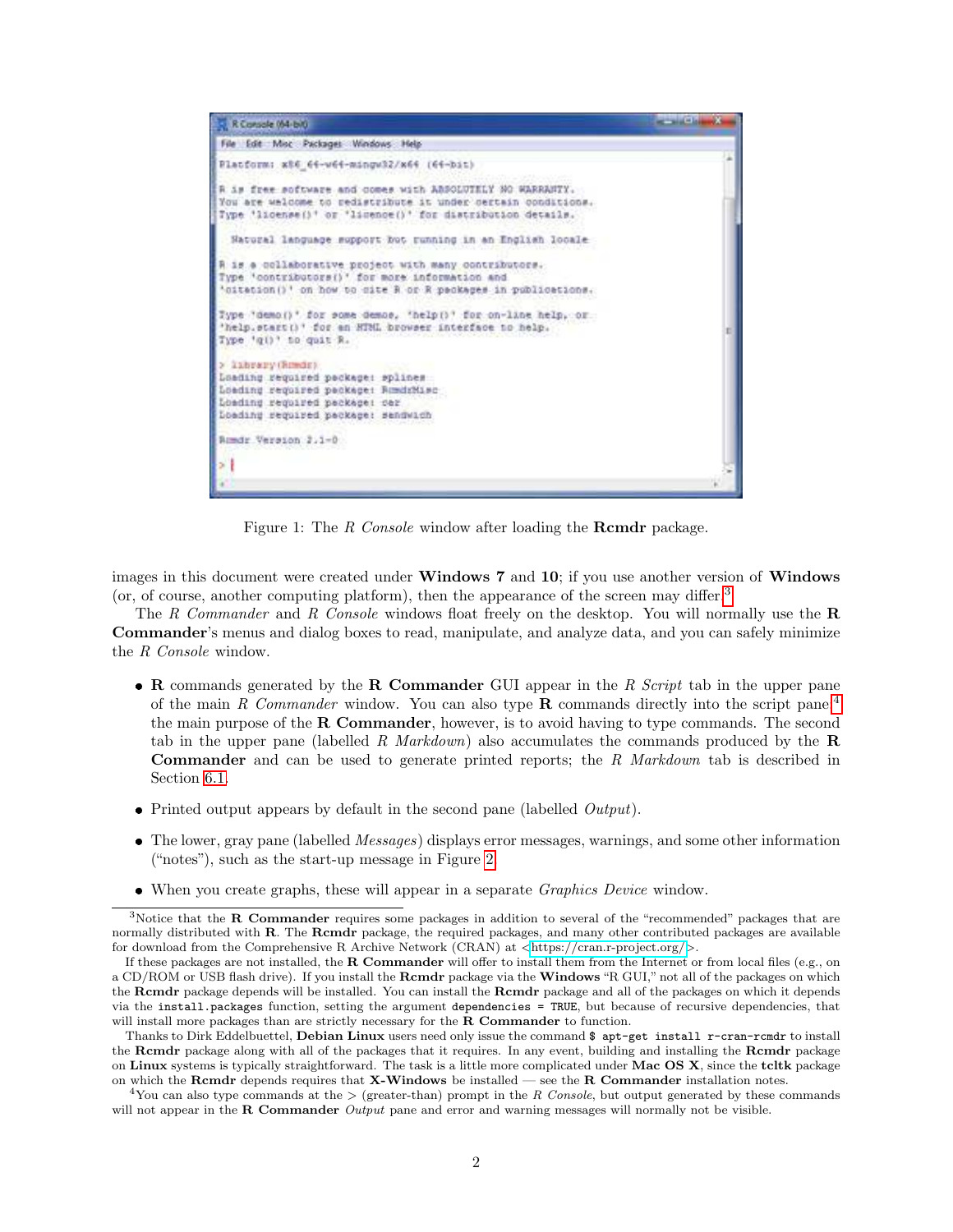| File Edit Data Statistics Graphs Models Distributions Tools Help<br>Data set in «No active dataset» / Edit data set [2] View data set   Model: 3.<br>Olio active model><br><b>CD</b><br>R Sempt (R Markdown<br> | $-100$<br>- 2 |
|-----------------------------------------------------------------------------------------------------------------------------------------------------------------------------------------------------------------|---------------|
|                                                                                                                                                                                                                 |               |
|                                                                                                                                                                                                                 |               |
|                                                                                                                                                                                                                 |               |
|                                                                                                                                                                                                                 |               |
|                                                                                                                                                                                                                 |               |
|                                                                                                                                                                                                                 |               |
|                                                                                                                                                                                                                 |               |
|                                                                                                                                                                                                                 |               |
|                                                                                                                                                                                                                 |               |
|                                                                                                                                                                                                                 |               |
|                                                                                                                                                                                                                 |               |
|                                                                                                                                                                                                                 |               |
|                                                                                                                                                                                                                 |               |
|                                                                                                                                                                                                                 |               |
|                                                                                                                                                                                                                 |               |
|                                                                                                                                                                                                                 | $\sim$        |
| 4.                                                                                                                                                                                                              |               |

<span id="page-2-0"></span>Figure 2: The *R Commander* window at start-up.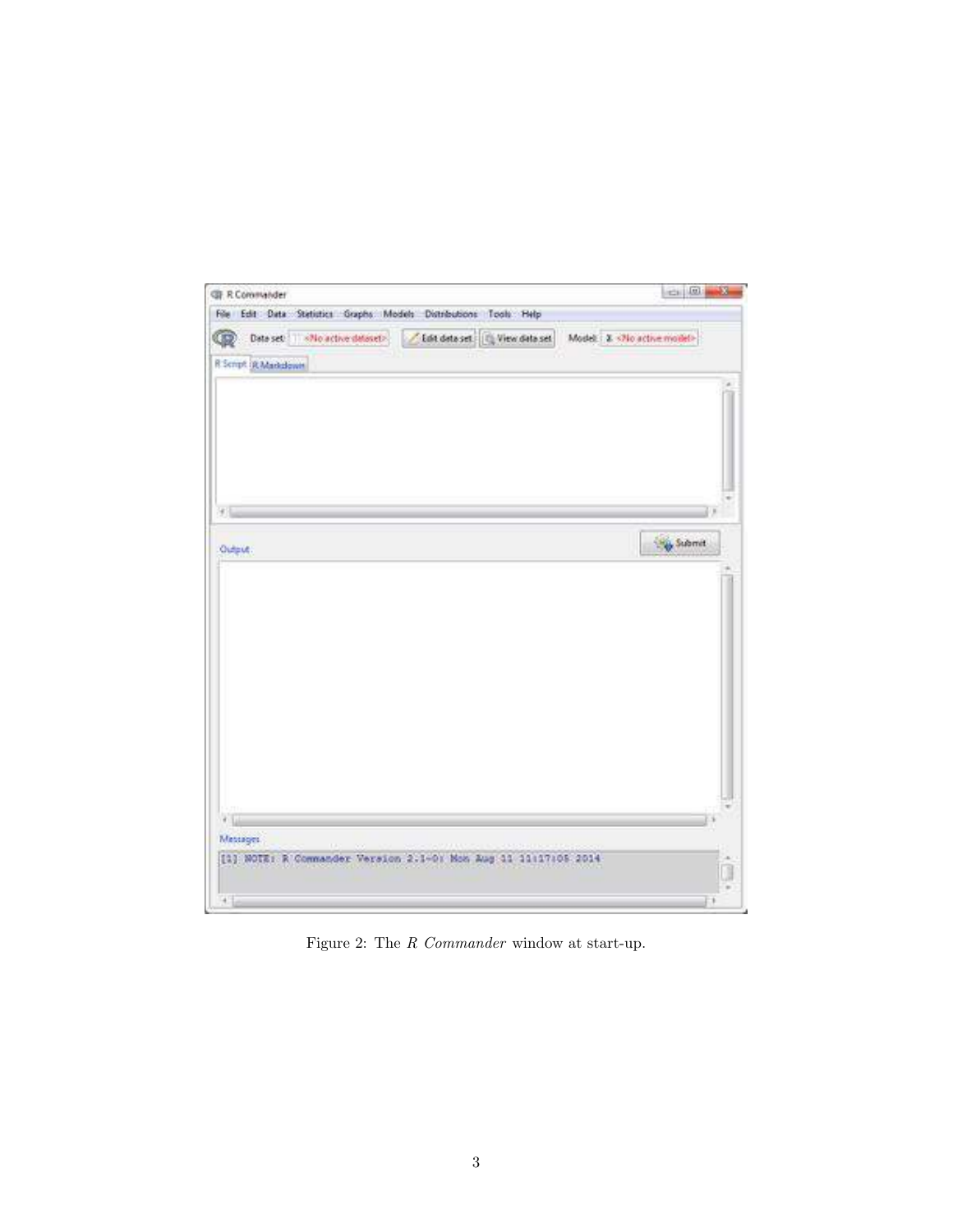There are several menus along the top of the *R Commander* window:

File Menu items for loading and saving script files; for saving output and the R workspace; and for exiting.

- Edit Menu items (*Cut*, *Copy*, *Paste*, etc.) for editing text in the various panes and tabs. Right-clicking in one of these panes or tabs also brings up an edit "context" menu.
- Data Submenus containing menu items for reading and manipulating data.
- Statistics Submenus containing menu items for a variety of statistical analyses.
- Graphs Menu items for creating various statistical graphs.
- Models Menu items and submenus for obtaining numerical summaries, confidence intervals, hypothesis tests, diagnostics, and graphs for a statistical model, and for adding diagnostic quantities, such as residuals, to the data set.
- Distributions Submenus to obtain cumulative probabilities, probability densities or masses, quantiles, and graphs of standard statistical distributions (to be used, for example, as a substitute for statistical tables), and to generate samples from these distributions.
- **Tools** Menu items for loading **R** packages unrelated to the **Rcmdr** package (e.g., to access data saved in another package); for loading **Rcmdr** plug-in packages (see [Fox, 2017,](#page-27-1) [Fox, 2007,](#page-27-4) Fox and Sá Carvalho, [2012,](#page-27-5) and Section [6.4](#page-27-3) below); for setting most **R** Commander options and for saving options so that they will be applied in subsequent sessions; and for installing optional auxiliary software (see Section  $6.1$ ).
- Help Menu items to obtain information about the R Commander (including this manual) and associated software. As well, each R Commander dialog box has a *Help* button (see below).

The complete menu "tree" for the **R Commander** (version 2.7-0) is shown below. Most menu items lead to dialog boxes, as illustrated later in this manual, and, as is conventional, such menu items are followed by .... Menu items are inactive ("grayed out") if they are inapplicable to the current context. For example, if a data set contains no factors (categorical variables), the menu items for contingency tables will be inactive.<sup>[5](#page-3-0)</sup>

```
File
```

```
|- Change working directory...
 |- Open script file...
 |- Save script...
 |- Save script as...
 |- Open R Markdown file...
 |- Save R Markdown file...
 |- Save R Markdown file as...
 |- Save output...
 |- Save output as...
 |- Save R workspace...
 |- Save R workspace as...
 |- Exit
 | |- From Commander
 | |- From Commander and R
Edit
 |- Edit R Markdown document
 |- Edit knitr document
 |- Remove last Markdown command block
```
<span id="page-3-0"></span> $5$ Some menu items may not be displayed in certain circumstances. For example, the **knitr** menu items in the File menu will be displayed only if the knitr tab is activated, and the Install auxiliary software item in the Tools menu is activated only if the optional L<sup>A</sup>TEX or Pandoc software are missing. The menus also include dividers, which are not shown here.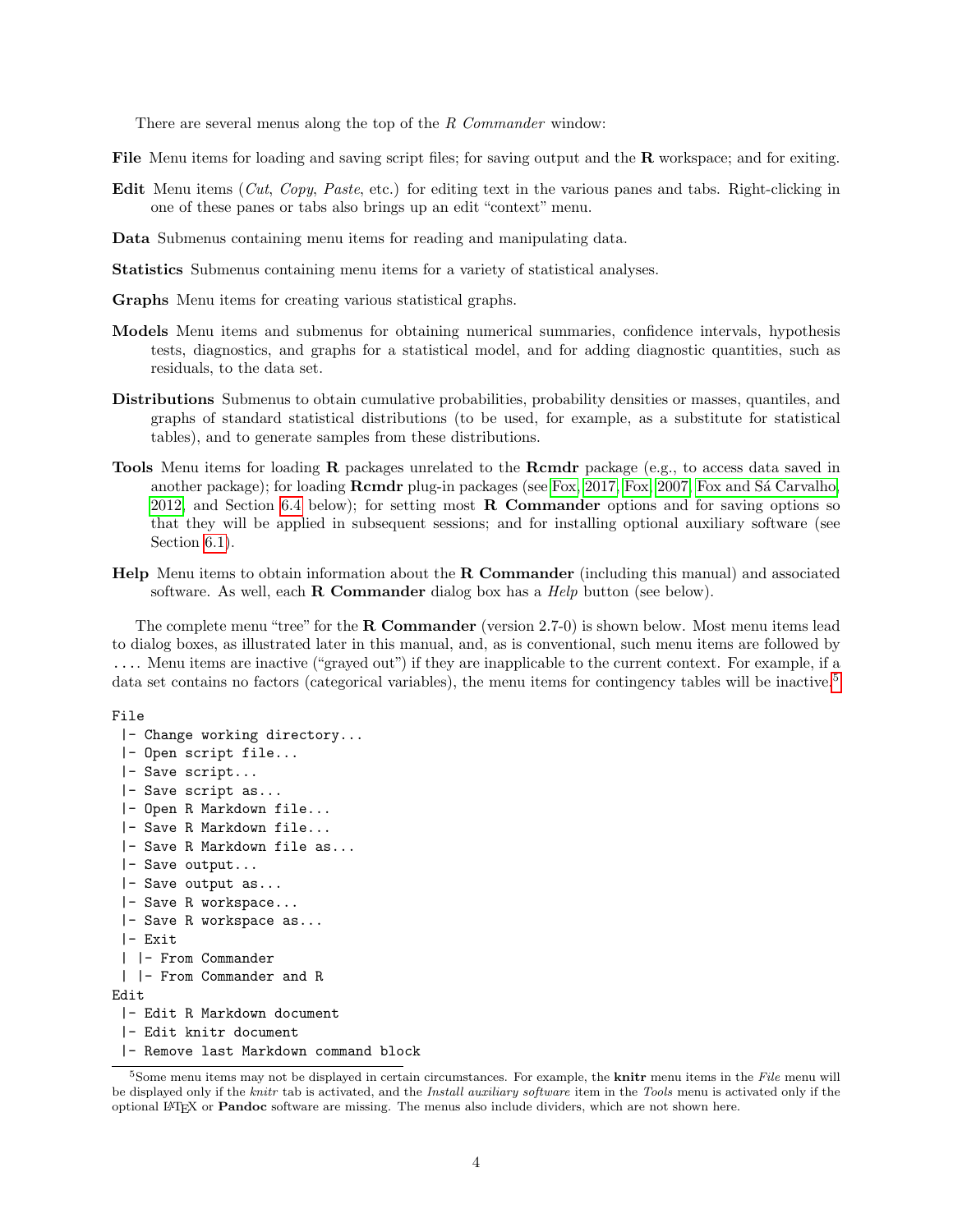```
|- Remove last knitr command block
 |- Cut
 |- Copy
 |- Paste
 |- Delete
 |- Find
 |- Select all
 |- Undo
 |- Redo
 |- Clear window
Data
 |- New data set...
 |- Load data set...
 |- Merge data sets...
 |- Import data
 | |- from text file, clipboard, or URL...
 | |- from SPSS data set...
 | |- from SAS xport file...
 | |- from SAS b7dat file...
 | |- from Minitab data set...
 | |- from STATA data set...
 | |- from Excel file...
 |- Data in packages
 | |- List data sets in packages
 | |- Read data set from an attached package...
 |- Active data set
 | |- View data...
 | |- Select active data set...
 | |- Refresh active data set
 | |- Help on active data set (if available)
 | |- Variables in active data set
 | |- Set case names...
 | |- Subset active data set...
 | |- Sort active data set...
 | |- Aggregate variables in active data set...
 | |- Remove row(s) from active data set...
 | |- Stack variables in active data set...
 | |- Remove cases with missing data...
 | |- Reshape data set from long to wide format...
 | |- Reshape data set from wide to long format...
 | |- Convert all character variables to factors...
 | |- Save active data set...
 | |- Export active data set...
 |- Manage variables in active data set
 | |- Recode variables...
 | |- Compute new variable...
 | |- Add observation numbers to data set
 | |- Standardize variables...
 | |- Convert numeric variables to factors...
 | |- Convert character variables to factors...
 | |- Bin numeric variable...
 | |- Reorder factor levels...
 | |- Drop unused factor levels...
 | |- Define contrasts for a factor...
```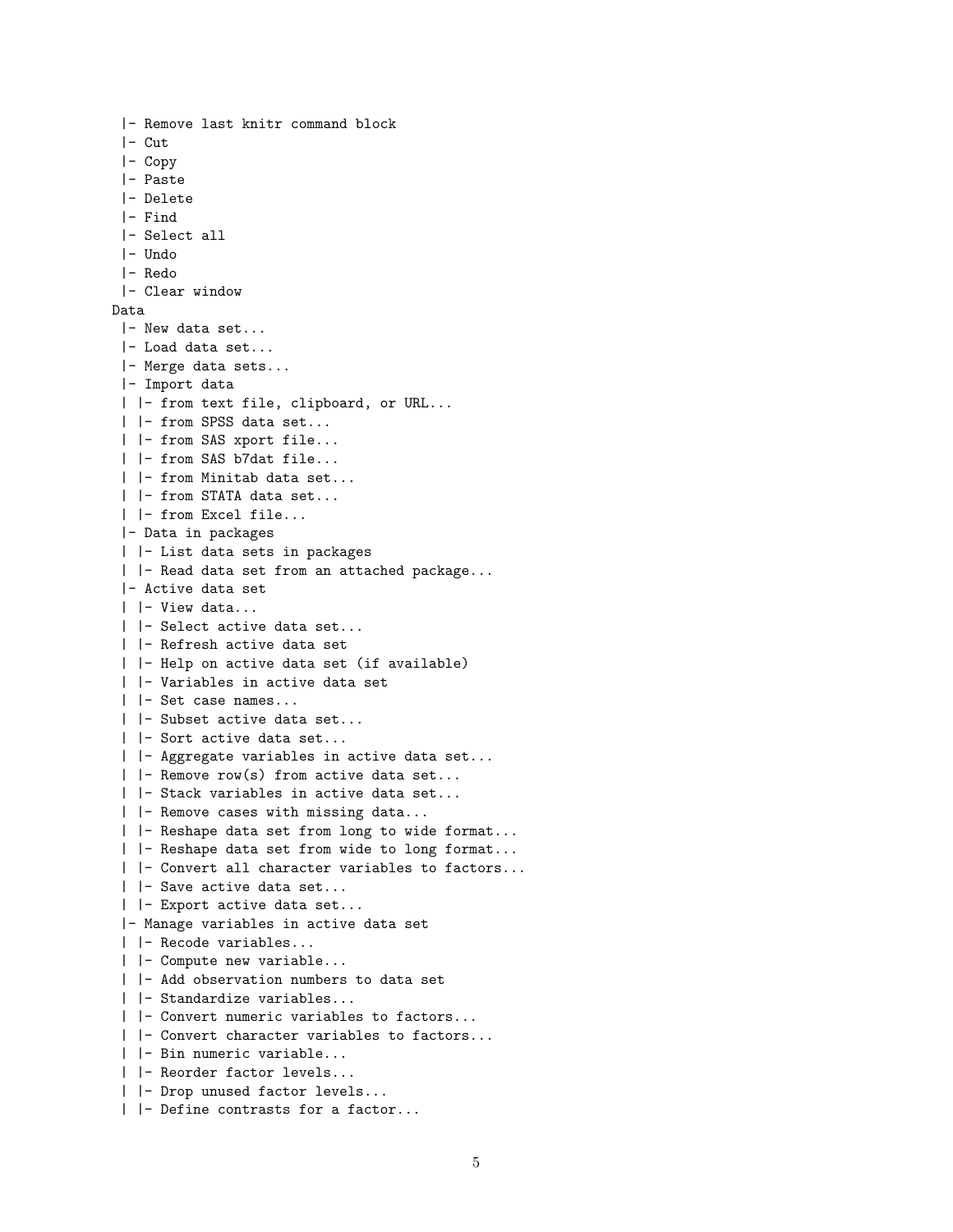```
| |- Rename variables...
 | |- Delete variables from data set ...
Statistics
 |- Summaries
 | |- Active data set
 | |- Numerical summaries...
 | |- Frequency distributions...
 | |- Count missing observations
 | |- Table of statistics...
 | |- Correlation matrix...
 | |- Correlation test...
 | |- Test of normality...
 |-Contingency tables
 | |- Two-way table...
 | |- Multi-way table...
 | |- Enter and analyze two-way table...
 |- Means
 | |- Single-sample t-test...
 | |- Independent samples t-test...
 | |- Paired t-test...
 | |- One-way ANOVA...
 | |- Multi-way ANOVA...
 | |- One-factor repeated-measures ANOVA/ANCOVA...
 | |- Two-factor repeated-measures ANOVA/ANCOVA...
 |- Proportions
 | |- Single-sample proportion test...
 | |- Two-sample proportions test...
 |- Variances
 | |- Two-variances F-test...
 | |- Bartlett s test...
 | |- Levene s test...
 |- Nonparametric tests
 | |- Two-sample Wilcoxon test...
 | |- Single-sample Wilcoxon test...
 | |- Paired-samples Wilcoxon test...
 | |- Kruskal-Wallis test...
 | |- Friedman rank-sum test...
 |- Dimensional analysis
 | |- Scale reliability...
 | |- Principal-components analysis...
 | |- Factor analysis...
 | |- Confirmatory factor analysis...
 | |- Cluster analysis
 | | |- k-means cluster analysis...
 | | |- Hierarchical cluster analysis...
 | | | - Summarize hierarchical clustering...
 | | |- Add hierarchical clustering to data set...
 |- Fit models
 | |- Linear regression...
 | |- Linear model...
 | |- Generalized linear model...
 | |- Multinomial logit model...
 | |- Ordinal regression model...
 | |- Linear mixed model...
```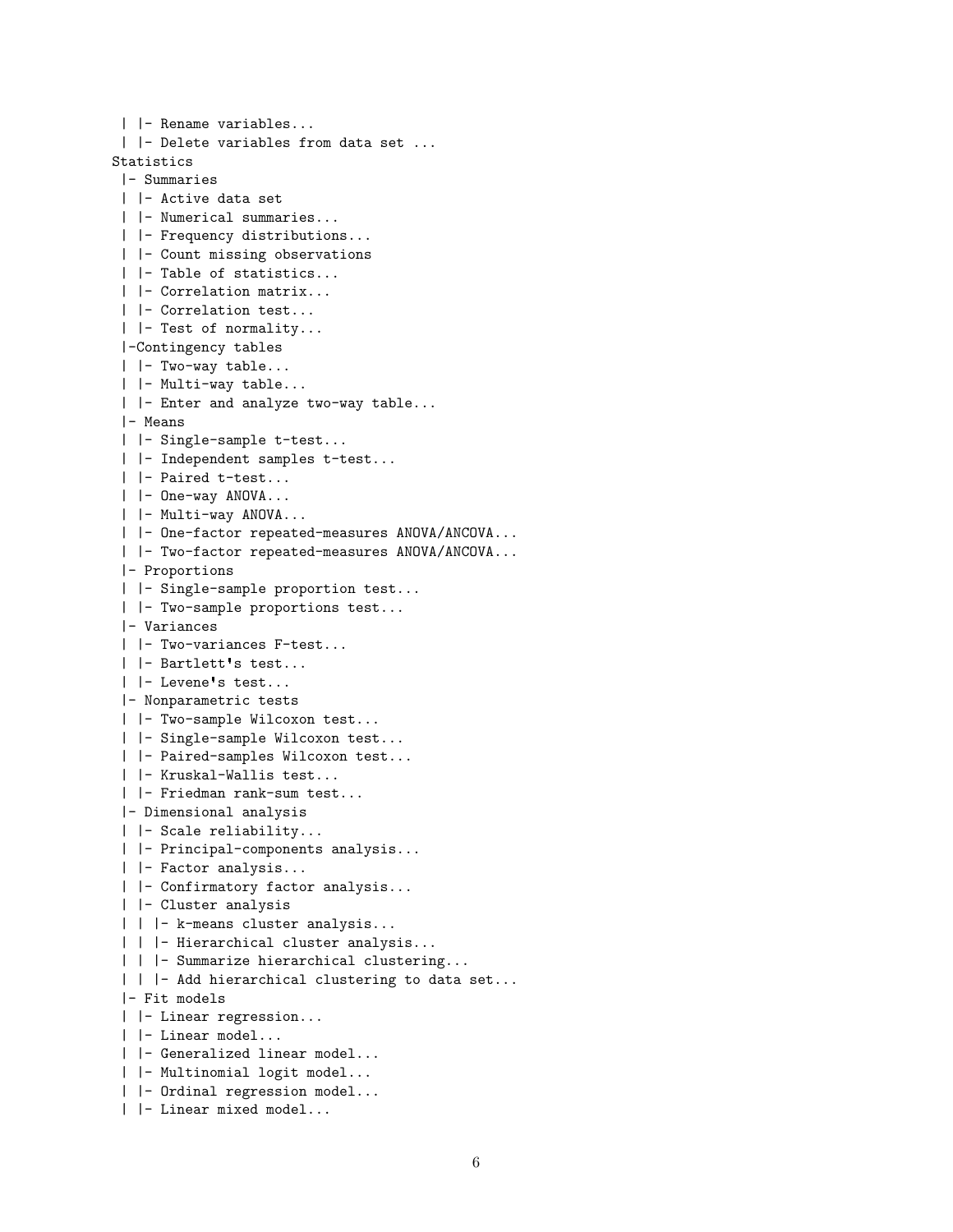```
| |- Generalized linear mixed model...
Graphs
 |- Color palette...
 |- Index plot...
 |- Dot plot...
 |- Histogram...
 |- Plot discrete numeric variable......
 |- Density estimate...
 |- Stem-and-leaf display...
 |- Boxplot...
 |- Quantile-comparison plot...
 |- Symmetry boxplot...
 |- Scatterplot...
 |- Scatterplot matrix...
 |- Line graph...
 |- XY conditioning plot...
 |- Plot of means...
 |- Strip chart...
 |- Bar graph...
 |- Pie chart...
 |- 3D graph
 | |- 3D scatterplot...
 | |- Identify observations with mouse
 | |- Save graph to file
 |- Save graph to file
 | |- as bitmap...
 | |- as PDF/Postscript/EPS...
 | |- 3D RGL graph...
Models
 |- Select active model...
 |- Summarize model
 |- Compare model coefficients...
 |- Add observation statistics to data...
 |- Akaike Information Criterion (AIC)
 |- Bayesian Information Criterion (BIC)
 |- Stepwise model selection...
 |- Subset model selection...
 |- Confidence intervals......
 |- Bootstrap confidence intervals...
 |- Delta method confidence interval...
 |- Hypothesis tests
 | |- ANOVA table...
 | |- Compare two models...
 | |- Linear hypothesis...
 |- Numerical diagnostics
 | |- Variance-inflation factors
 | |- Breusch-Pagan test for heteroscedasticity...
 | |- Durbin-Watson test for autocorrelation...
 | |- RESET test for nonlinearity...
 | |- Bonferroni outlier test
 | |- Response transformation
 |- Graphs
 | |- Basic diagnostic plots
 | |- Residual quantile-comparison plot...
```

```
7
```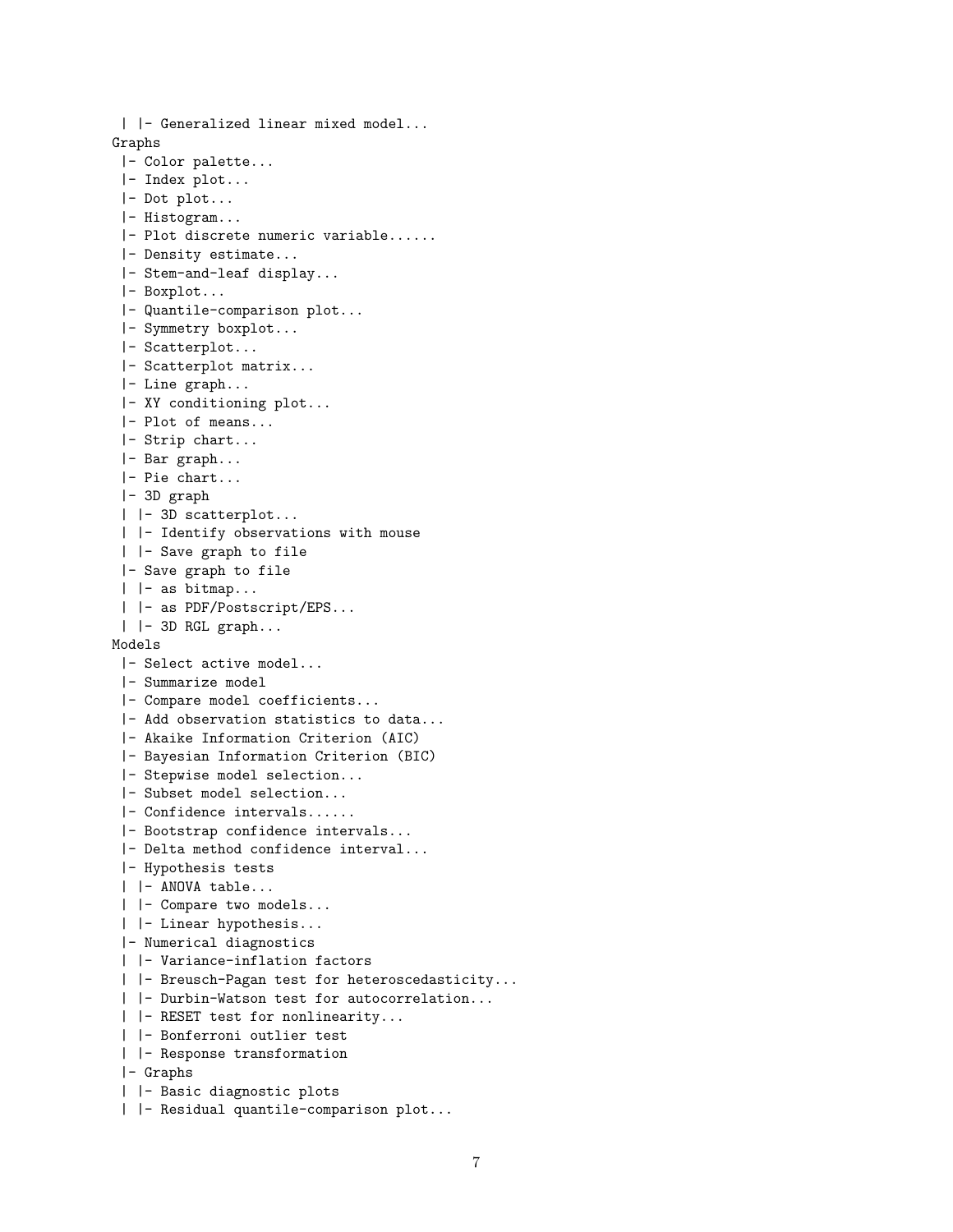```
| |- Component+residual plots...
 | |- Added-variable plots...
 | |- Influence plot...
 | |- Influence index plot...
 | |- Effect plots...
 | |- Predictor effect plots...
Distributions
 |- Set random number generator seed...
 |- Continuous distributions
 | |- Normal distribution
 | | |- Normal quantiles...
 | | |- Normal probabilities...
 | | |- Plot normal distribution...
 | | |- Sample from normal distribution...
 | |- t distribution
 | | |- t quantiles...
 | | |- t probabilities...
 | | |- Plot t distribution...
 | | |- Sample from t distribution...
 | |- Chi-squared distribution
 | | | - Chi-squared quantiles...
 | | |- Chi-squared probabilities...
 | | |- Plot chi-squared distribution...
 | | |- Sample from chi-squared distribution...
 | |- F distribution
 | | |- F quantiles...
 | | |- F probabilities...
 | | |- Plot F distribution...
 | | |- Sample from F distribution...
 | |- Exponential distribution
 | | |- Exponential quantiles...
 | | |- Exponential probabilities...
 | | |- Plot exponential distribution...
 | | |- Sample from exponential distribution...
 | |- Uniform distribution
 | | |- Uniform quantiles...
 | | |- Uniform probabilities...
 | | |- Plot uniform distribution...
 | | |- Sample from uniform distribution...
 | |- Beta distribution
 | | |- Beta quantiles...
 | | |- Beta probabilities...
 | | |- Plot beta distribution...
 | | |- Sample from beta distribution...
 | |- Cauchy distribution
 | | | - Cauchy quantiles...
 | | |- Cauchy probabilities...
 | | |- Plot Cauchy distribution...
 | | |- Sample from Cauchy distribution...
 | |- Logistic distribution
 | | |- Logistic quantiles...
 | | |- Logistic probabilities...
 | | |- Plot logistic distribution...
 | | |- Sample from logistic distribution...
```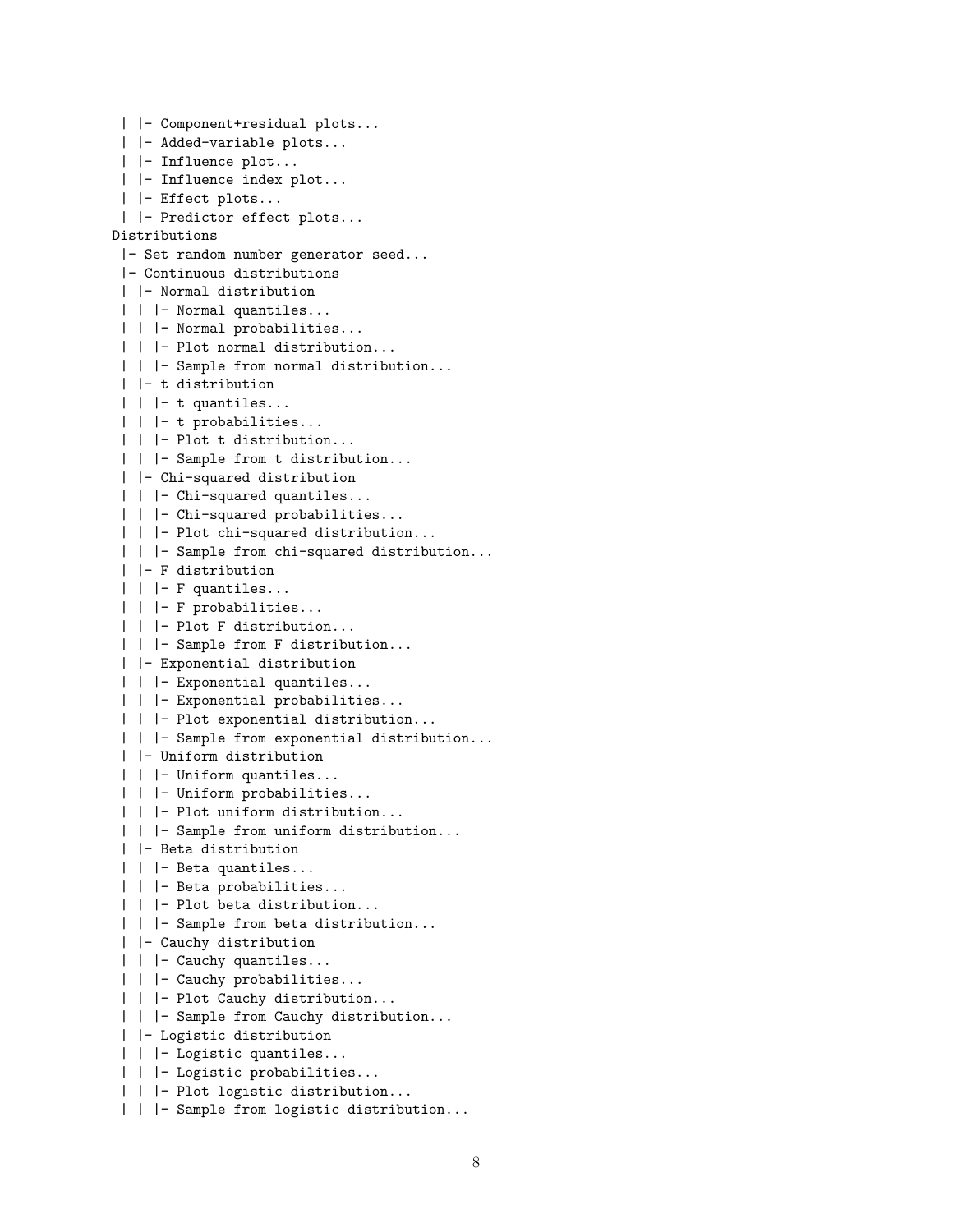```
| |- Lognormal distribution
 | | |- Lognormal quantiles...
 | | |- Lognormal probabilities...
 | | |- Plot lognormal distribution...
 | | |- Sample from lognormal distribution...
 | |- Gamma distribution
 | | |- Gamma quantiles...
 | | |- Gamma probabilities...
 | | |- Plot gamma distribution...
 | | |- Sample from gamma distribution...
 | |- Weibull distribution
 | | |- Weibull quantiles...
 | | |- Weibull probabilities...
 | | |- Plot Weibull distribution...
 | | |- Sample from Weibull distribution...
 | |- Gumbel distribution
 | | |- Gumbel quantiles...
 | | |- Gumbel probabilities...
 | | |- Plot Gumbel distribution...
 | | |- Sample from Gumbel distribution...
 |- Discrete distributions
 | |- Binomial distribution
 | | |- Binomial quantiles...
 | | |- Binomial tail probabilities...
 | | |- Binomial probabilities...
 | | |- Plot binomial distribution...
 | | |- Sample from binomial distribution...
 | |- Poisson distribution
 | | |- Poisson quantiles...
 | | |- Poisson tail probabilities...
 | | |- Poisson probabilities...
 | | |- Plot Poisson distribution...
 | | |- Sample from Poisson distribution...
 | |- Geometric distribution
 | | |- Geometric quantiles...
 | | |- Geometric tail probabilities...
 | | |- Geometric probabilities...
 | | |- Plot geometric distribution...
 | | |- Sample from geometric distribution...
 | |- Hypergeometric distribution
 | | |- Hypergeometric quantiles...
 | | |- Hypergeometric tail probabilities...
 | | |- Hypergeometric probabilities...
 | | |- Plot hypergeometric distribution...
 | | |- Sample from hypergeometric distribution...
 | |- Negative binomial distribution
 | | |- Negative binomial quantiles...
 | | |- Negative binomial tail probabilities...
 | | |- Negative binomial probabilities...
 | | |- Plot negative binomial distribution...
 | | |- Sample from negative binomial distribution...
Tools
 |- Load package(s)...
 |- Load Rcmdr plug-in(s)...
```
9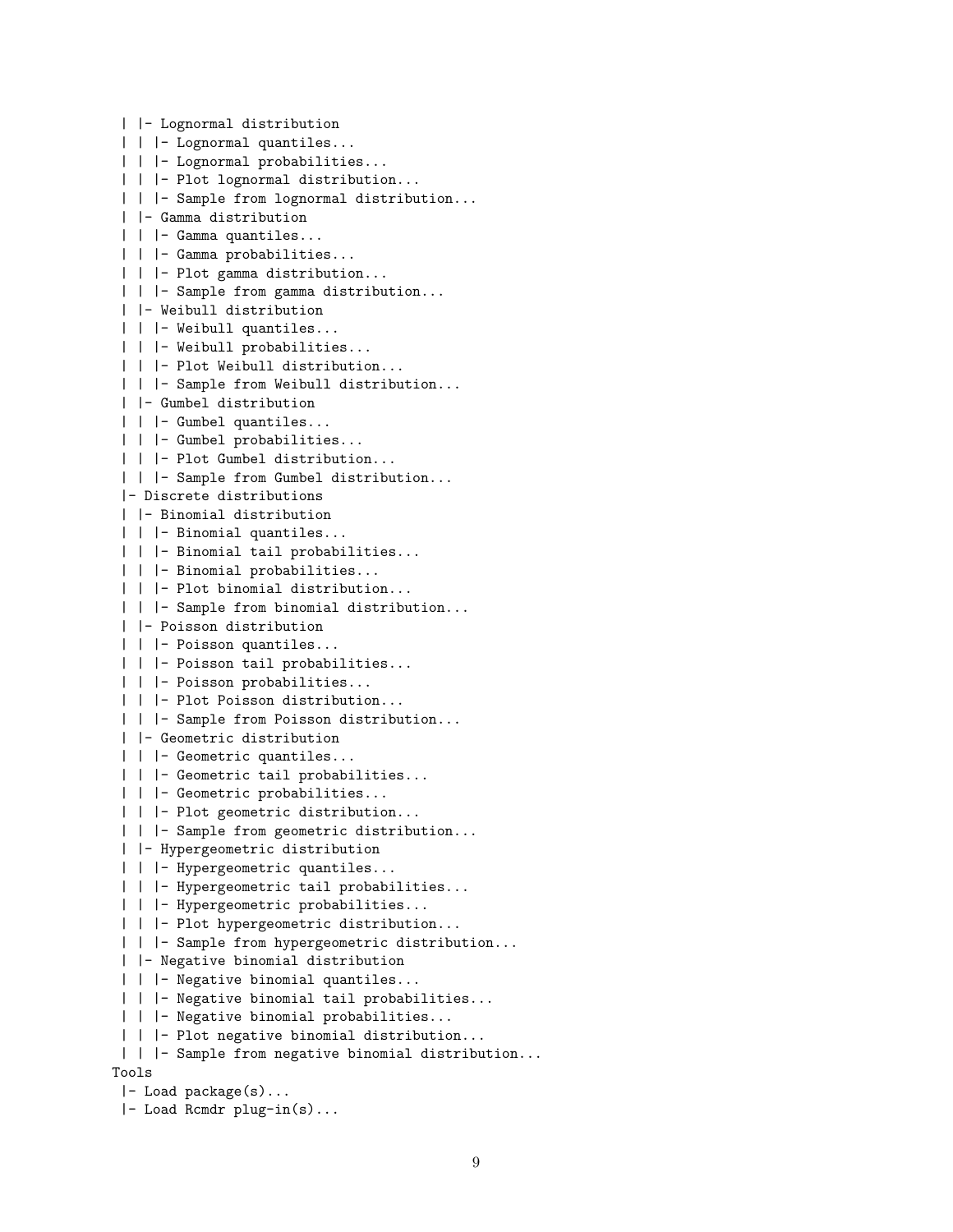```
|- Options...
 |- Save Rcmdr options...
 |- Manage Mac OS X app nap for R.app...
 |- Install auxiliary software...
Help
 |- Commander help
 |- Introduction to the R Commander
 |- R Commander website
 |- About Rcmdr
 |- R Commander hex sticker
 |- Help on active data set (if available)
 |- Start R help system
 |- R website
 |- Using R Markdown
```
The R Commander interface includes a few elements in addition to menus and dialogs:

- Below the menus is a "toolbar" with a row of buttons.
	- The left-most (flat) button shows the name of the active data set. Initially there is no active data set. If you press this button, you will be able to choose among data sets currently in memory (if there is more than one). Most of the menus and dialogs in the  $R$  Commander reference the active data set. (The *File*, *Edit*, and *Distributions* menus are exceptions.)
	- $-$  Two buttons allow you to open the **R Commander** data editor to modify the active data set or a viewer to examine it.[6](#page-9-0) The data-set viewer can remain open while other operations are performed, and the view is refreshed if the data set is modified, for example by adding a variable.[7](#page-9-1)
	- $-$  A flat button indicates the name of the active statistical model  $-$  a linear model (such as a linear-regression model), a generalized linear model, a multinomial logit model, or an ordinal regression model.<sup>[8](#page-9-2)</sup> Initially there is no active model. If there is more than one model in memory associated with the active data set, you can choose among the models by pressing the button. The **R** Commander synchronizes models and the data sets to which they are fit.
- Immediately below the toolbar is a pane containing the *R Script* tab, a large scrollable text window. As mentioned, commands generated by the  $R$  Commander are copied into this window. You can edit the text in the *Script* tab or even type your own R commands into the window. Pressing the *Submit* button, which is at the right below the *Script* tab (or, alternatively, the key combination *Ctrl* $r$ ,  $\int$  for "run," or *Ctrl-Tab*), causes the line containing the cursor to be submitted (or resubmitted) for execution. If several lines are selected (e.g., by left-clicking and dragging the mouse over them), then pressing *Submit* will cause all of them to be executed. Commands entered into the *R Script* tab can extend over more than one line, but all lines must be submitted simultaneously. The key combination *Ctrl-a* selects all of the text in the *Script* tab, and *Ctrl-s* brings up a dialog box to save the contents of the tab. The *R Markdown* tab is described in Section [6.1.](#page-23-0)
- Below the *R Script* and *R Markdown* tabs is a pane containing a large scrollable and editable text window for *Output*. Commands echoed to the *Output* pane appear in red, the resulting output in dark blue (as in the standard Windows *R Console*).

<span id="page-9-0"></span> $6By$  default, the R Commander data editor is used if the number of values (cells) in the data set is 10,000 or fewer; for larger data sets, the standard  **editor is used. See the**  $**R**$  **Commander help for information on resetting this threshold.** 

<span id="page-9-1"></span> $^{7}$ The data viewer, provided by the showData function from David Firth's relimp package [\(Firth, 2016\)](#page-27-6), can be slow for data sets with large numbers of variables. When the number of variables exceeds 100 or the number of cases exceeds 20,000, the less aesthetically pleasing R View command is used instead to display the data set. To use View regardless of the number of variables or cases, set these thresholds to 0. See the R Commander help for details.

<span id="page-9-2"></span><sup>&</sup>lt;sup>8</sup>R Commander plug-in packages [\(Fox, 2017;](#page-27-1) [Fox, 2007;](#page-27-4) Fox and Sá Carvalho, 2012) may provide additional classes of models.

<span id="page-9-3"></span><sup>&</sup>lt;sup>9</sup>That is, hold down the Ctrl (or Control) key and simultaneously press the r key. On Mac OS X you can usually substitute the Command key for the Control key, both here and more generally, but Control key combinations can be used as well.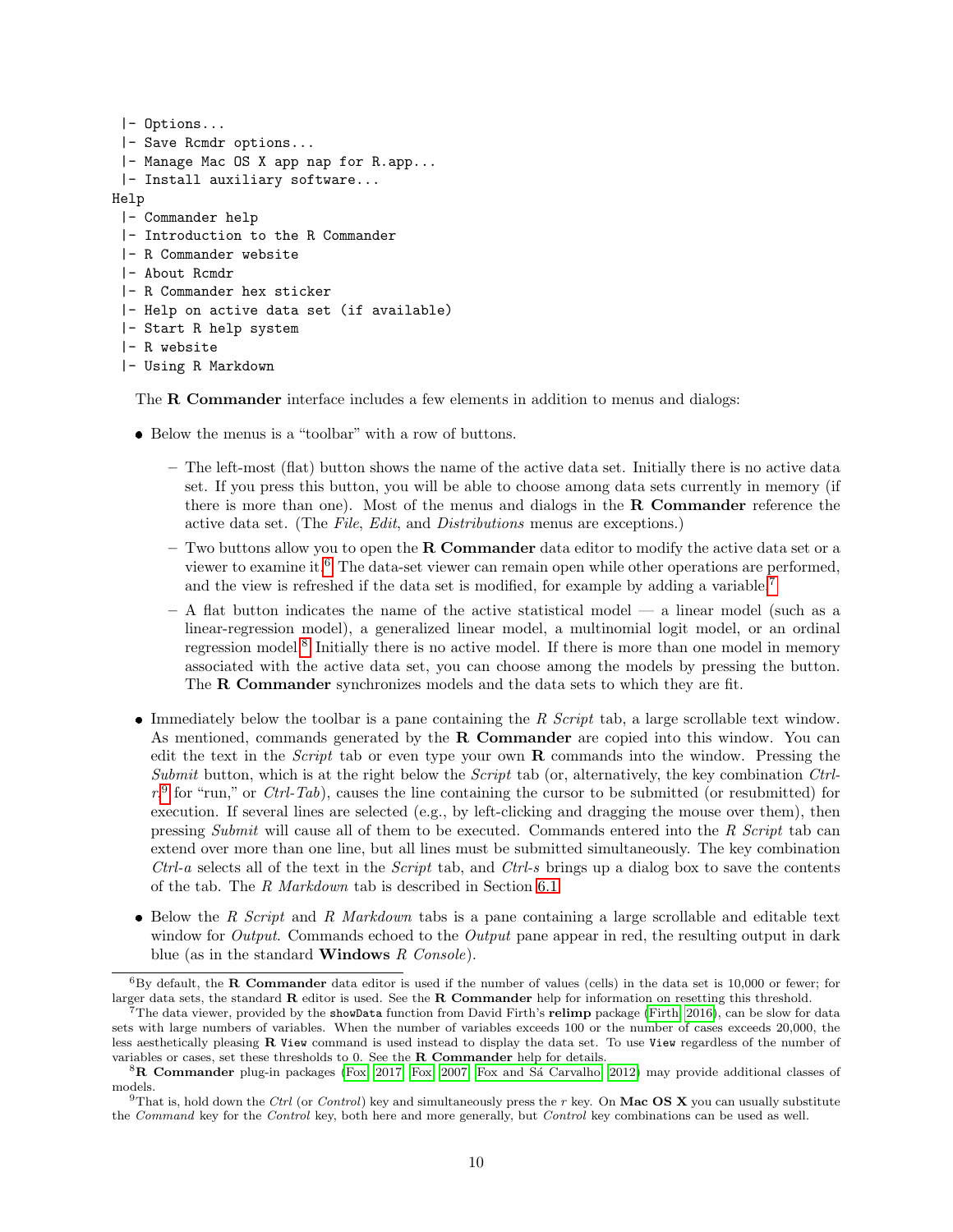At the bottom is a small gray pane for *Messages*. Error messages are displayed in red text, warnings in green, and other messages in dark blue. Errors and warnings also provide an audible cue by ringing a bell.

As mentioned, once you have loaded the Rcmdr package, you can minimize the *R Console*. The *R Commander* window can also be resized or maximized in the normal manner. If you resize the **R Commander**, the width of subsequent R output is automatically adjusted to fit the *Output* pane.

The **R Commander** is highly configurable: We have described the default configuration here. Changes to the configuration can be made via the *Tools* −→ *Options. . .* menu, or — more extensively — by setting **R** Commander options in  $\mathbb{R}^{10}$  $\mathbb{R}^{10}$  $\mathbb{R}^{10}$  See *Help*  $\longrightarrow$  *Commander help* for details.

## 3 Data Input

Most of the procedures in the **R Commander** assume that there is an active data set.<sup>[11](#page-10-1)</sup> If there are several data sets in memory, you can choose among them, but only one is active. When the **R Commander** starts up, there is no active data set.

The R Commander provides several ways to get data into R:

- Using the R Commander data editor, You can enter data directly via *Data* −→ *New data set...*. This is a reasonable choice only for a very small data set.
- You can import data from a plain-text ("ascii") file or the clipboard, over the Internet from a URL, from another statistical package (Minitab, SPSS, SAS, or Stata), or from an Excel spreadsheet.
- You can read a data set that is included in an **R** package, either typing the name of the data set (if you know it), or selecting the data set in a dialog box.

### 3.1 Reading Data From a Text File

For example, consider the data file  $Nationalization s.txt.<sup>12</sup>$  $Nationalization s.txt.<sup>12</sup>$  $Nationalization s.txt.<sup>12</sup>$  The first few lines of the file are as follows:

| TFR contraception infant.mortality GDP region |      |    |     |       |          |
|-----------------------------------------------|------|----|-----|-------|----------|
| Afghanistan                                   | 6.90 | ΝA | 154 | 2848  | Asia     |
| Albania                                       | 2.60 | NA | 32  | 863   | Europe   |
| Algeria                                       | 3.81 | 52 | 44  | 1531  | Africa   |
| American-Samoa                                | NA   | NA | 11  | NA    | Oceania  |
| Andorra                                       | NA   | NΑ | NA  | NA    | Europe   |
| Angola                                        | 6.69 | NA | 124 | 355   | Africa   |
| Antigua                                       | NA   | 53 | 24  | 6966  | Americas |
| Argentina                                     | 2.62 | ΝA | 22  | 8055  | Americas |
| Armenia                                       | 1.70 | 22 | 25  | 354   | Europe   |
| Australia                                     | 1.89 | 76 | 6   | 20046 | Oceania  |

- ...
	- The first line of the file contains variable names: TFR (the total fertility rate, expressed as number of children per woman), contraception (the rate of contraceptive use among married women, in percent), infant.mortality (the infant-mortality rate per 1000 live births), GDP (gross domestic product per capita, in U.S. dollars), and region.

<span id="page-10-0"></span> $10A$  menu item that terminates in ellipses (i.e., three dots, ...) leads to a dialog box; this is a standard GUI convention. In this document,  $\longrightarrow$  represents selecting a menu item or submenu from a menu.

<span id="page-10-1"></span><sup>&</sup>lt;sup>11</sup>Procedures selected under via the *Distributions* menu are exceptions, as is *Enter and analyze two-way table...* under the  $Statistics \longrightarrow Contingency tables$  menu.

<span id="page-10-2"></span><sup>&</sup>lt;sup>12</sup>This file resides in the etc subdirectory of the Rcmdr package. The data are for 1998 and are from the United Nations.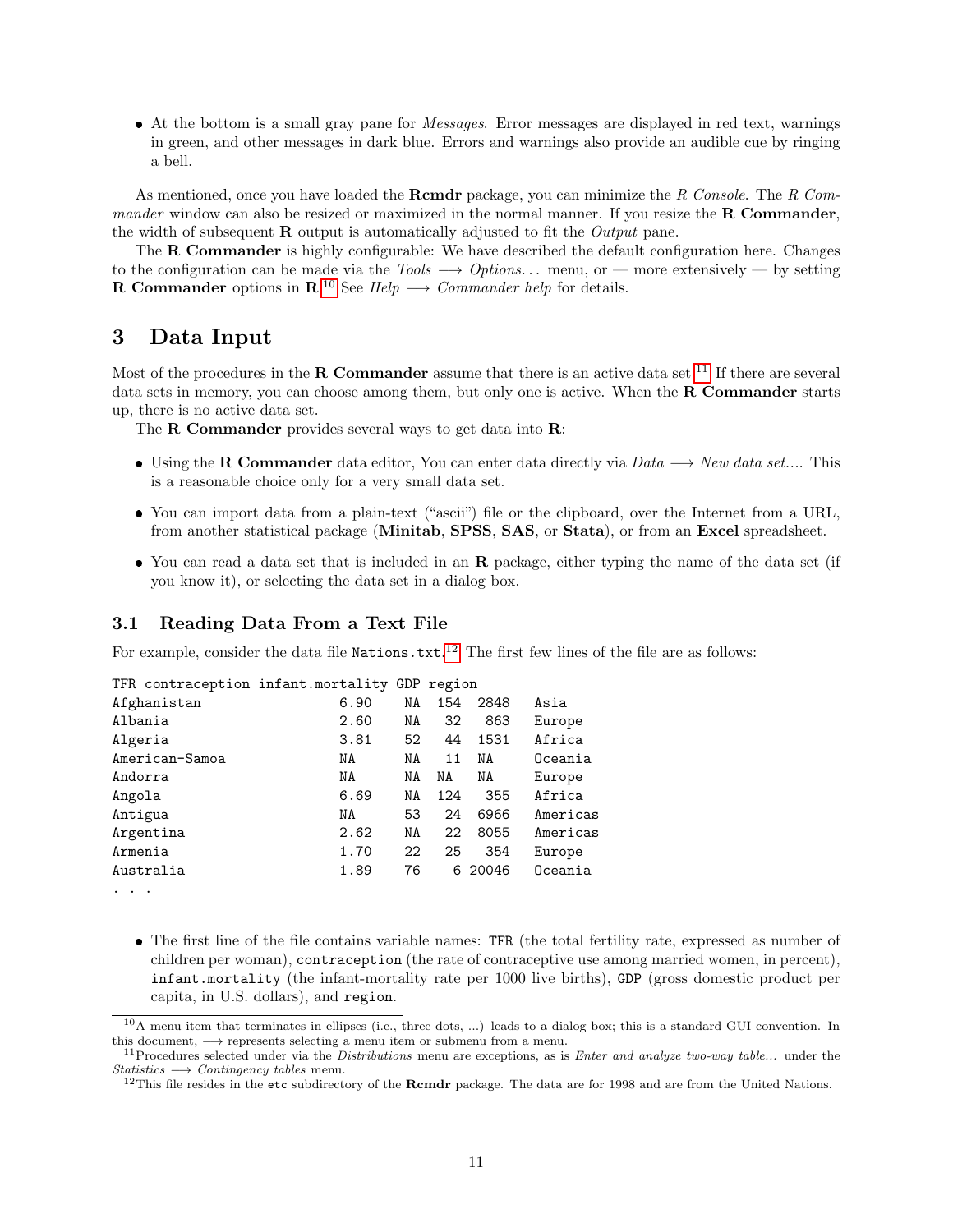| Q             | C2 Read Text Data From File, Clipboard, or URL Health                                                                                                                                                                                        | Gew data set Model: X <ne at<="" th=""></ne> |
|---------------|----------------------------------------------------------------------------------------------------------------------------------------------------------------------------------------------------------------------------------------------|----------------------------------------------|
| <b>KSoled</b> | Enter name for data set: Nations<br>Variable names in file:<br>æ<br>Missing data indicator: NA<br>mar<br>Location of Data File<br>@ Local file system<br>C. Clipboard<br><b>Elebernet URL</b><br>Field Separator<br>di White space<br>Commat |                                              |
| Distri        | Tabs<br>O Other Specify:<br>Decimal-Point Character<br>- - - - -<br><b>A</b> Period (3)<br>Comma []<br>11-15-1<br>Cancel<br><b>CD</b> Help                                                                                                   |                                              |

<span id="page-11-0"></span>Figure 3: Reading data from a text file.

- Subsequent lines contain the data values themselves, one line per country. The data values are separated by "white space" — one or more blanks or tabs. Although it is helpful to make the data values line up vertically, it is not necessary to do so. Notice that the data lines begin with the country names. Because we want these to be the "row names" for the data set, there is no corresponding variable name: That is, there are five variable names but six data values on each line, the first of which is alphabetic. When this happens, the  $R$  read.table command will interpret the first value on each line as the row name.
- $\bullet$  Some of the data values are missing. In  $\mathbf{R}$ , it is most convenient to use NA (representing "not available") to encode missing data, as we have done here.
- The variables TFR, contraception, infant.mortality, and GDP are numeric (quantitative) variables; in contrast, region contains region names. When the data are read,  $\bf{R}$  will treat region as a "factor" — that is, as a categorical variable. In most contexts, the **R** Commander distinguishes between numerical variables and factors, and will try to prevent you from doing unreasonable things, such as computing the mean of a factor.

To read the Nations.txt data file into R, select *Data* −→ *Import data* −→ *from text file, clipboard, or URL...* from the *R Commander* menus. This operation brings up a *Read Text Data* dialog, as shown in Figure [3.](#page-11-0) The default name of the data set is Dataset. We have changed the name to Nations.

Valid R names begin with an upper- or lower-case letter (or a period, .) and consist entirely of letters, periods, underscores (\_), and numerals (i.e., 0–9); in particular, do not include any embedded blanks in a data-set name. R is case-sensitive, and so, for example, nations, Nations, and NATIONS are distinguished, and could be used to represent different data sets.

Clicking the *OK* button in the *Read Text Data* dialog brings up an *Open* file dialog, shown in Figure [4.](#page-12-0) Here we navigated to and selected the file Nations.txt. Clicking the *Open* button in the dialog causes the data file to be read. Once the data file is read, it becomes the active data set in the R Commander. As a consequence, in Figure [5,](#page-13-0) the name of the data set appears in the data set button near the top left of the *R Commander* window. The command to read the Nations data set (the R read.table command) appears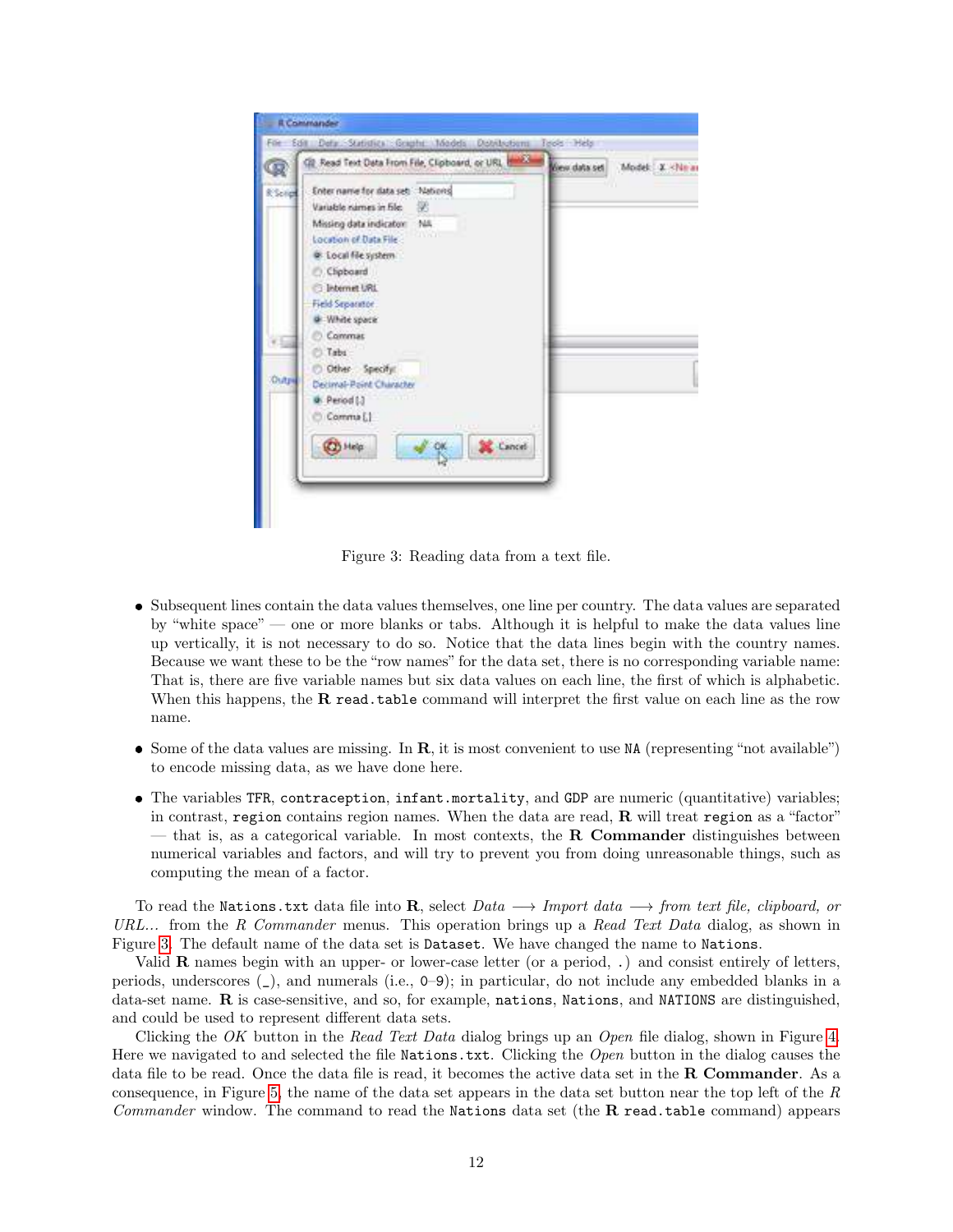<span id="page-12-0"></span>

Figure 4: Open-file dialog for reading a text data file.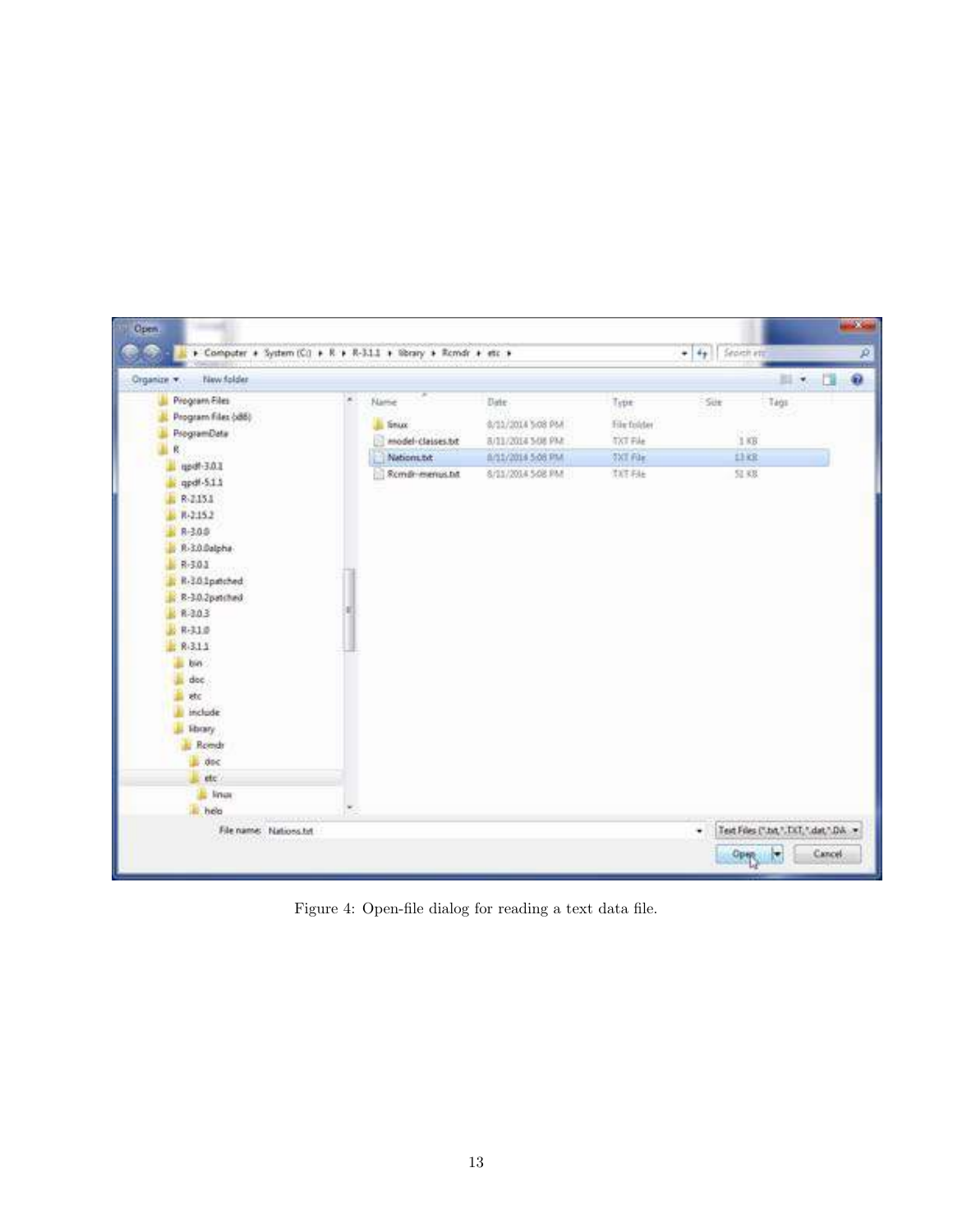| <b>GE Il Commando</b>                                                                                                                   |                                   |                            |                                        | $-38$  |              |                   |                |
|-----------------------------------------------------------------------------------------------------------------------------------------|-----------------------------------|----------------------------|----------------------------------------|--------|--------------|-------------------|----------------|
| File Erft Deta: Statistics Graphs. Models Distributions: Tools Help:                                                                    |                                   |                            |                                        |        |              |                   |                |
| Data set: [11] Nations<br>Œ.                                                                                                            | Edit data set (iii) View data set | Model: E «No active model» |                                        |        |              |                   |                |
| R Script. E Markdown                                                                                                                    |                                   |                            |                                        |        |              |                   |                |
| Mations <- read.table("C:/R/R-3.3.2/library/Romdr/etc/Nations.txt",<br>header-TRUE, sep-"", na.strings-"NA", dec-".", strip.white-TRUE) |                                   |                            |                                        |        |              |                   |                |
|                                                                                                                                         | <b>R</b> Nations                  |                            |                                        |        | m.           | 0                 | ×              |
|                                                                                                                                         |                                   |                            | TFR contraception infant mortality GDF |        |              | zegion            |                |
|                                                                                                                                         | Afghanistan                       | 6.90                       | HA:                                    | 154    | 2848         | Asia              | $\overline{a}$ |
|                                                                                                                                         | Aibenia.                          | 2.60                       | XX.                                    | 32     | 663          | Europe            |                |
|                                                                                                                                         | Aigeria                           | 3.81                       | 52                                     | 市场     | 1531         | Africa            |                |
|                                                                                                                                         | Inerscan-Sance                    | 35%                        | <b>IIA</b>                             | $11-$  | $30\text{A}$ | Oceania           |                |
|                                                                                                                                         | Andorsa                           | 1954                       | 1fA                                    | NA:    | 3D.          | Europe            |                |
|                                                                                                                                         | Andola.                           | 6.61                       | XR.                                    | $-124$ | 355          | Africa            |                |
| <b>Output</b>                                                                                                                           | Atlic signing                     | 35%                        | 55                                     | 24     |              | 6966 Americas     |                |
|                                                                                                                                         | Argentina                         | 2.62                       | Till.                                  | 22     |              | \$05S Americas    |                |
|                                                                                                                                         | Armeniai                          | 1.70                       | 22:                                    | 25     | 354          | Europe            |                |
| > Nations <- pead.table("Ct)                                                                                                            | Australia                         | 1.8%                       | 78                                     |        |              | 6 20046 Oceania   |                |
| header-TRUE, sep-"", na-huseous                                                                                                         |                                   | 1.42                       | 71                                     |        | 6.29008      | Eucope            |                |
|                                                                                                                                         | anciestral                        | 2.30                       | 17                                     | 33     | 321          | Asia              |                |
|                                                                                                                                         | <b>Bahabas</b>                    | 1.95                       | 62                                     |        |              | 14 12545 American |                |
|                                                                                                                                         | <b>Bahrain</b>                    | 2.97                       | 53                                     | 18.    | 9073         | Asia              |                |
|                                                                                                                                         | dampinde                          | 3.14                       | 49                                     | 78     | 280          | Asis              |                |
|                                                                                                                                         | <b>Barbados</b>                   | 1.73                       | 35                                     | ÷      |              | 7173 Americas     |                |
|                                                                                                                                         | <b>Belarus</b>                    | 1.40                       | 50                                     | $15-$  | 994          | Europe            |                |
|                                                                                                                                         | <b>Beloium</b>                    | 1.62                       | 75                                     |        | 7.26582      | Europe            |                |
|                                                                                                                                         | <b>Bailze</b>                     | 3.66                       | 47                                     | 30.    |              | 2569 Americas     |                |
|                                                                                                                                         | Denin :                           | 3.83                       | 16.                                    | 84     | 391          | Africa            |                |
|                                                                                                                                         | <b>Instruct</b>                   | 5, 89                      | 19                                     | 104    | 166          | Asia              |                |
|                                                                                                                                         | Sciivia                           | 4.36                       | 45                                     | 66     |              | 905 Americas      |                |
|                                                                                                                                         | Boania.                           | 1.40                       | Зä.                                    | 13     | $271 -$      | Europe            |                |
|                                                                                                                                         | <b>Iccovann</b>                   | 4.45                       | 33                                     | 54     | 3640         | . Africa          |                |
|                                                                                                                                         | Bracil <sup>1</sup>               | 2.17                       | 74                                     | 42     |              | 4510 Americas     |                |
|                                                                                                                                         | Brunell                           | 2.76                       | NA:                                    | s      | 16683        | Asia              |                |
|                                                                                                                                         | Bulgaria                          | 1.45                       | HA.                                    | 16     | 1518         | Europe            |                |
|                                                                                                                                         | Burkina-Faso                      | 6.57                       | ä                                      | 97     | 165          | Africa            |                |
|                                                                                                                                         | <b>Bircundi</b>                   | 6.28                       | 谨                                      | 114    | 205          | Africa            |                |
|                                                                                                                                         | anbodia.                          | 4.50                       | <b>MA</b>                              | 102    | 130          | Asia              |                |
| Messages-                                                                                                                               |                                   |                            |                                        |        |              |                   |                |
| [1] SOTE: R Commander Version 2.4-0: Wed Jan 10 13:19:37 2017<br>[2] NOTE: The dataset Nations has 207 rows and 5 columns.              |                                   |                            |                                        |        |              |                   |                |
|                                                                                                                                         |                                   |                            |                                        |        |              |                   |                |
|                                                                                                                                         |                                   |                            |                                        |        |              |                   |                |

<span id="page-13-0"></span>Figure 5: Displaying the active data set.

in the *R Script* tab and *Output* pane. As well, when the data set is read and becomes the active data set, a note appears in the *Messages* pane.

We next clicked the *View data set* button to bring up the data viewer window, also shown in Figure [5.](#page-13-0)

The read.table command creates an  $\bf{R}$  "data frame," which is an object containing a rectangular casesby-variables data set: The rows of the data set represent cases or observations and the columns represent variables. Data sets in the R Commander are R data frames.

### 3.2 Entering Data Directly

You can enter data directly into the **R Commander** basic spreadsheet-like data editor. A simple alternative, which we in fact prefer, is to save the data in a plain-text file (be careful, if you create the data file with a word processor, to save it as a plain-text or "ascii" file), typically with file type .txt, and then to read the file as in the preceding section, via  $Data \longrightarrow$  *Import data*  $\longrightarrow$  *from text file, clipboard, or URL...*. If your data are already in a spreadsheet program, such as **Excel**, you can simply export the data to a commaseparated-values text file (.csv file), and read the file into the R Commander, being careful to specify the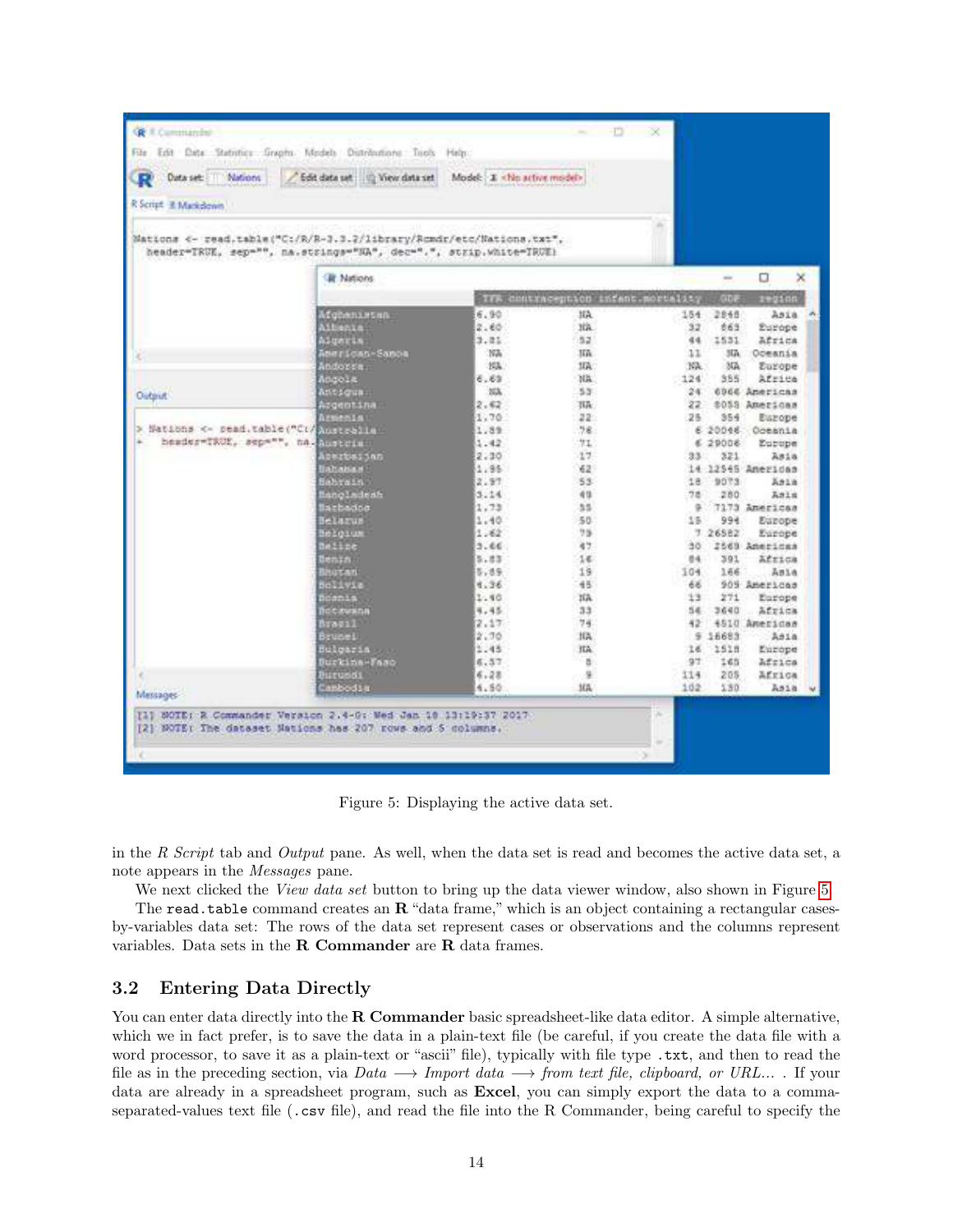|               | Add column<br>Add row | 凧     | æ        |
|---------------|-----------------------|-------|----------|
|               | rownane:              | age   | height   |
| ä.            | 11                    | 36    | 56       |
|               | 2.                    | $-46$ | 90       |
| $\frac{2}{3}$ | 31                    | 51    | 91       |
| O             | a.                    | 54    | 93       |
| 5             | 5.                    | 57    | 94       |
| G<br>e Li     | 6                     | 60    | 96<br>L. |

<span id="page-14-0"></span>Figure 6: Data editor after the data are entered.

field separator as a comma. Recall that you can also read an Excel spreadsheet directly.

As an example of direct data input, we use a very small data set from Problem 2.44 in [Moore \(2000\)](#page-27-7):

- Select *Data* −→ *New data set...* from the *R Commander* menus. Optionally enter a name for the data set, such as Problem2.44, in the resulting dialog box, and click the *OK* button. (Remember that R names cannot include embedded blanks.) This will bring up a *Data Editor* window with an empty data set.
- Enter the data from the problem into the first two columns of the data editor. Add a column by clicking the *Add column* button in the data editor toolbar, or by selecting *Add column* from the *Edit* menu. Similarly, add rows to the data set by clicking the *Add row* button repeatedly or via the *Edit* menu. You can also add a row by pressing the *Enter* key or add a column by pressing the *Tab* key when the cursor is in a cell in the data table.
- You can move from one cell to another by using the arrow keys on your keyboard or by pointing with the mouse and left-clicking. Originally, the variables are named var1 and var2, and the data values are all NA (i.e., missing). When you type a new variable name, row name, or data value into a cell of the data editor, the new value replaces what was previously there. If you double-click in a cell, then the cell becomes NA. When you are finished entering the data, the data-editor window should look like Figure [6.](#page-14-0)
- In this example, both variables are numeric. If you type any non-numeric values in a column in the data editor (other than the missing value NA), then the column will define a factor (categorical variable) in the new data set.
- Select *File* −→*Exit and save* from the *Data Editor* menus or click the *OK* button. The data set that you entered is now the active data set in the R Commander.

## <span id="page-14-1"></span>3.3 Reading Data from a Package

Many R packages include data. Data sets in packages can be listed in a pop-up window via *Data* −→ *Data in packages* −→ *List data sets in packages*, and can be read into the R Commander via *Data* −→ *Data in*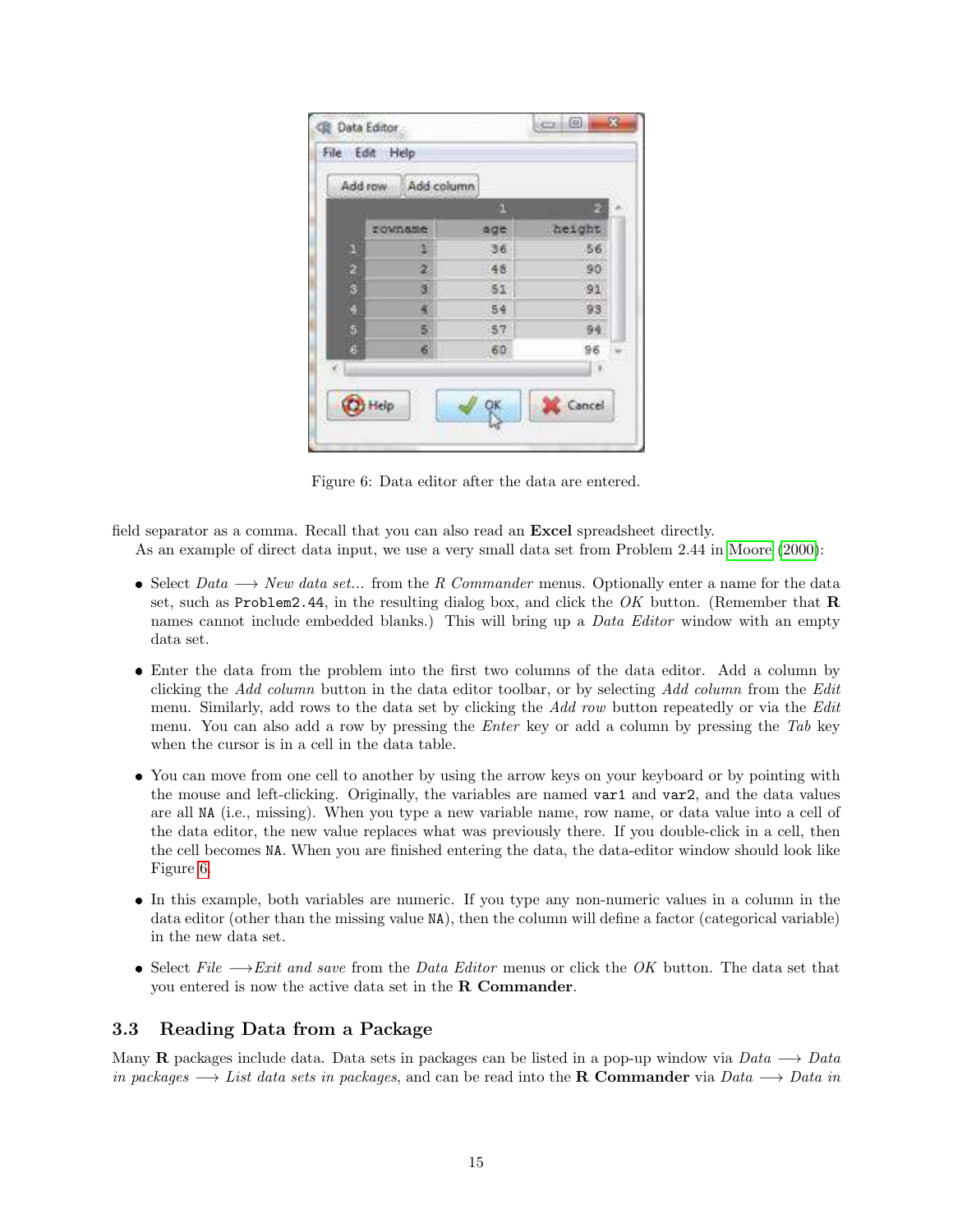| Package (Double-click to select)   | Data set (Double-click to select |  |
|------------------------------------|----------------------------------|--|
|                                    | Pottery                          |  |
| datasets                           |                                  |  |
| landwich                           | Quartet                          |  |
| 732262                             | Robey                            |  |
|                                    | SLID:<br>Sahilini                |  |
|                                    |                                  |  |
| Enter name of data set: : Prestige |                                  |  |
| felp on selected data set          |                                  |  |
| Meta                               |                                  |  |

<span id="page-15-1"></span>Figure 7: Reading data from an attached package — in this case the Prestige data set from the car package.

*packages* −→ *Read data set from an attached package*. [13](#page-15-0) The resulting dialog box is shown in Figure [7.](#page-15-1) If you know the name of a data set in a package then you can enter its name directly; otherwise double-clicking on the name of a package displays its data sets in the right list box; and double-clicking on a data set name copies the name to the data-set entry field in the dialog.[14](#page-15-2) Pressing a letter key in the *Data set* list box will scroll to the next data set whose name begins with that letter. You can access additional  $\bf{R}$  packages that are installed in your package library by *Tools* −→ *Load packages*.

## 4 Creating Numerical Summaries and Graphs

Once there is an active data set, you can use the R Commander menus to produce a variety of numerical summaries and graphs. We will describe just a few basic examples here. A good GUI should be largely self-explanatory. If you prefer a more extensive introduction to the **R Commander**, see [Fox \(2017\)](#page-27-1).

In the initial examples below, we assume that the active data set is the Nations data set, read from a text file in the previous section. If you typed in the five-observation data set from Moore (2000), or read in the Prestige data set from the car package — operations that were also described in the previous section — then one of these is the active data set. Recall that you can change the active data set by clicking on the flat button with the active data set's name near the top left of the *R Commander* window, choosing from among a list of data sets currently resident in memory.

Selecting *Statistics* −→ *Summaries* −→ *Active data set* produces the results shown in Figure [8.](#page-16-0) For each numerical variable in the data set (TFR, contraception, infant.mortality, and GDP), R reports the minimum and maximum values, the first and third quartiles, the median, and the mean, along with the number of missing values. For the categorical variable region, we get the number of observations at each "level" of the factor. Had the data set included more than ten variables, the **R Commander** would have asked us whether we really want to proceed — potentially protecting us from producing unwanted voluminous output. This menu item is unusual in that it directly invokes an  **command rather than leading to a dialog** box, as is more typical of R Commander menus.

For example, selecting *Statistics* −→ *Summaries* −→ *Numerical summaries...* brings up the dialog box in Figure [9.](#page-16-1) Only numerical variables appear in the variable list in this dialog; the factor region is excluded because it is not sensible to compute numerical summaries like the mean and standard deviation for a factor. We selected the variable infant.mortality by left-clicking on it.[15](#page-15-3) The *Numerical Summaries* dialog box

<span id="page-15-0"></span> $13$ Not all data in packages are data frames but only data frames are suitable for use in the **R Commander**. If you attempt to read data that are not in a data frame, the R Commander will try to change them into a data frame, printing a warning message if it's successful and an error message if it's not.

<span id="page-15-2"></span> $14$ In general in the R Commander, when it is necessary to copy an item from a list box to another location in a dialog, a double-click is required.

<span id="page-15-3"></span> $15T\sigma$  select a single variable in a variable-list box, simply left-click on its name. In some contexts, you will have to (or want to) select more than one variable. In these cases, the usual Windows conventions apply: Left-clicking on a variable selects it and de-selects any variables that have previously been selected; Shift-left-click extends the selection; and Ctrl-left-click toggles the selection for an individual variable.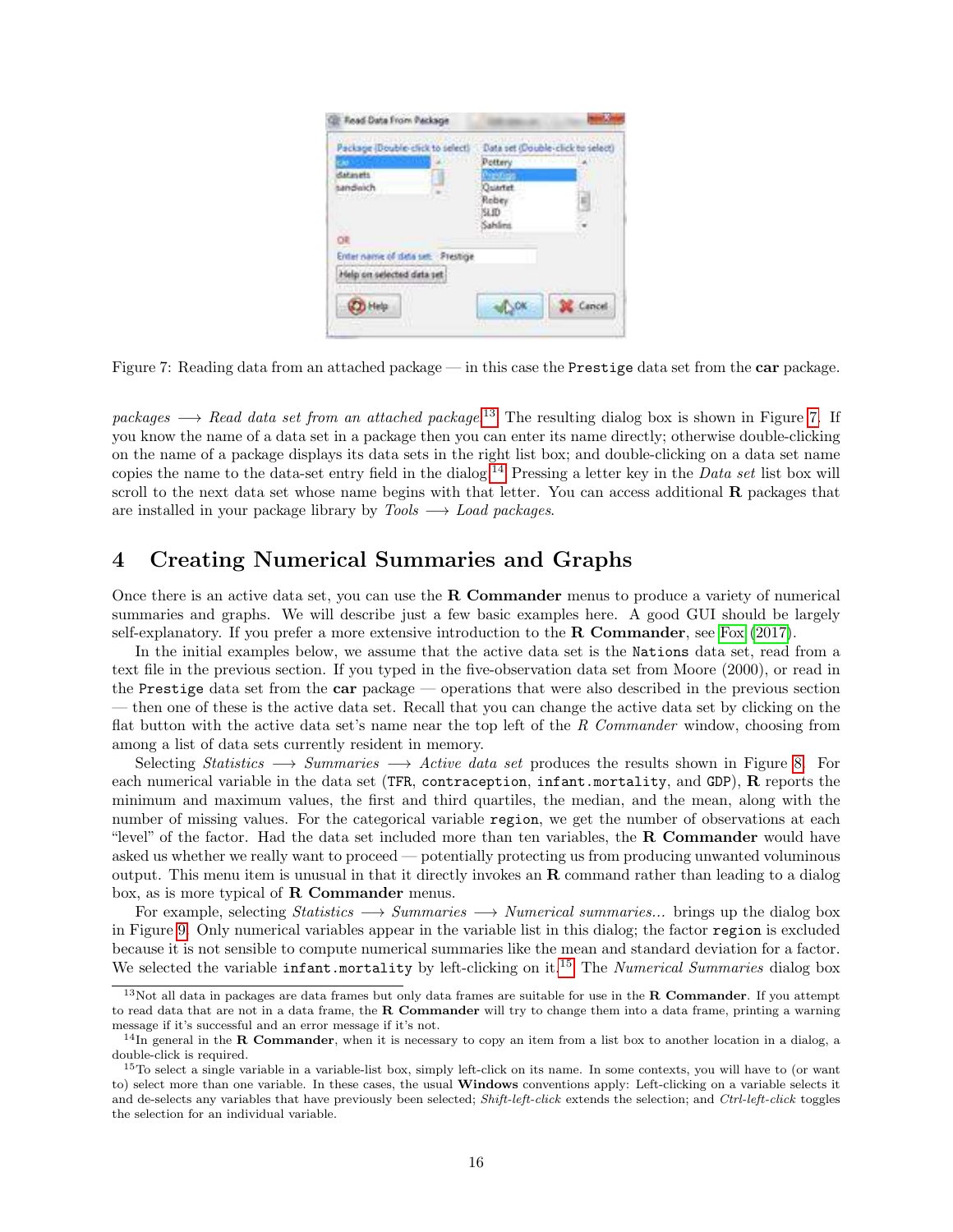| Summaries<br>Active deta set<br>Data set:<br>· Boardwe madels<br>Numerical summaries<br>Contingency tables<br>٠<br><b>Means:</b><br>٠<br>Frequency distributions<br>R. Script R. Markele<br>Proportions :<br>٠<br>Count missing observations<br><b>Variances</b><br>Table of statistics<br>Nations (K)<br>lons.txt",<br>Nonparametric tests<br>Correlation miatrix<br>header=TBU<br>ite=TRUE><br>Dimensional analysis *<br>Correlation test<br>Fit models:<br>Shapiro-Wilk test of normality<br><b>Submit</b><br>heads:"IRUE, sep="", na.strings="NA", dec=".", strip.white=TRUE)<br>infant.mortality<br>TER<br>contraception<br><b>GDP</b><br><b>Allen Street</b><br>1.114<br>Min. : 2.00<br>Africa : 155<br>3.2.00<br>Min. : 36<br>Min.<br>1st Qu. : 21.00<br>1st Qu.: 12.00<br>ist Qu.:<br>Remoticant41<br>442<br>Median :47.00<br>Median : 30.00<br>Median : 1779<br>Ania.<br>1:41<br>Mean : 43.43<br>Mean : 43.45<br>Maan<br>1.6262<br>Europe : 45<br>3rd Qu.:64.00<br>3rd Qu.: 66.00<br>3rd Qu.: 7272<br>Oceania :25<br>:06.00<br>1169.00<br>Max.<br>:42416<br>Max.<br>Max.<br>220<br>312.7 m<br>MA <sup>+</sup> H<br>163<br>MA <sup>+</sup> H<br>16<br>110 | File Edit Data | Statistics Graphs Models | Distributions Tools Help |  |
|-------------------------------------------------------------------------------------------------------------------------------------------------------------------------------------------------------------------------------------------------------------------------------------------------------------------------------------------------------------------------------------------------------------------------------------------------------------------------------------------------------------------------------------------------------------------------------------------------------------------------------------------------------------------------------------------------------------------------------------------------------------------------------------------------------------------------------------------------------------------------------------------------------------------------------------------------------------------------------------------------------------------------------------------------------------------------------------------------------------------------------------------------------------------|----------------|--------------------------|--------------------------|--|
| Problem2.44<br>data (Frestig<br>summary (National                                                                                                                                                                                                                                                                                                                                                                                                                                                                                                                                                                                                                                                                                                                                                                                                                                                                                                                                                                                                                                                                                                                 |                |                          |                          |  |
|                                                                                                                                                                                                                                                                                                                                                                                                                                                                                                                                                                                                                                                                                                                                                                                                                                                                                                                                                                                                                                                                                                                                                                   |                |                          |                          |  |
| Outstaff.<br>> Nations <- read.table("C:/R/R-3.1.1/Iibrary/Remdr/etc/Nations.txt",<br>> ProblemJ.4% << edit (as.data.frame (NULL) ><br>> dataiPrestion)<br>> mummary (Nations)<br>Min. 11.190<br>1st Qu. : 1, 950<br>Median :3.070                                                                                                                                                                                                                                                                                                                                                                                                                                                                                                                                                                                                                                                                                                                                                                                                                                                                                                                                |                |                          |                          |  |
|                                                                                                                                                                                                                                                                                                                                                                                                                                                                                                                                                                                                                                                                                                                                                                                                                                                                                                                                                                                                                                                                                                                                                                   |                |                          |                          |  |
|                                                                                                                                                                                                                                                                                                                                                                                                                                                                                                                                                                                                                                                                                                                                                                                                                                                                                                                                                                                                                                                                                                                                                                   |                |                          |                          |  |
|                                                                                                                                                                                                                                                                                                                                                                                                                                                                                                                                                                                                                                                                                                                                                                                                                                                                                                                                                                                                                                                                                                                                                                   |                |                          |                          |  |
|                                                                                                                                                                                                                                                                                                                                                                                                                                                                                                                                                                                                                                                                                                                                                                                                                                                                                                                                                                                                                                                                                                                                                                   |                |                          |                          |  |
|                                                                                                                                                                                                                                                                                                                                                                                                                                                                                                                                                                                                                                                                                                                                                                                                                                                                                                                                                                                                                                                                                                                                                                   |                |                          |                          |  |
|                                                                                                                                                                                                                                                                                                                                                                                                                                                                                                                                                                                                                                                                                                                                                                                                                                                                                                                                                                                                                                                                                                                                                                   |                |                          |                          |  |
|                                                                                                                                                                                                                                                                                                                                                                                                                                                                                                                                                                                                                                                                                                                                                                                                                                                                                                                                                                                                                                                                                                                                                                   |                |                          |                          |  |
| Mean : :3.529<br>3rd Qu. 14,950<br>Max. : 5.000                                                                                                                                                                                                                                                                                                                                                                                                                                                                                                                                                                                                                                                                                                                                                                                                                                                                                                                                                                                                                                                                                                                   |                |                          |                          |  |
| MA'n<br>Messages<br>[4] NOTE: The dataset Prestige has 102 rows and 6 dolumns,<br>IS! NOTE: The dataset Mations has 207 yous and 5 columns.                                                                                                                                                                                                                                                                                                                                                                                                                                                                                                                                                                                                                                                                                                                                                                                                                                                                                                                                                                                                                       |                |                          |                          |  |
|                                                                                                                                                                                                                                                                                                                                                                                                                                                                                                                                                                                                                                                                                                                                                                                                                                                                                                                                                                                                                                                                                                                                                                   |                |                          |                          |  |
|                                                                                                                                                                                                                                                                                                                                                                                                                                                                                                                                                                                                                                                                                                                                                                                                                                                                                                                                                                                                                                                                                                                                                                   |                |                          |                          |  |
|                                                                                                                                                                                                                                                                                                                                                                                                                                                                                                                                                                                                                                                                                                                                                                                                                                                                                                                                                                                                                                                                                                                                                                   |                |                          |                          |  |
|                                                                                                                                                                                                                                                                                                                                                                                                                                                                                                                                                                                                                                                                                                                                                                                                                                                                                                                                                                                                                                                                                                                                                                   |                |                          |                          |  |
|                                                                                                                                                                                                                                                                                                                                                                                                                                                                                                                                                                                                                                                                                                                                                                                                                                                                                                                                                                                                                                                                                                                                                                   |                |                          |                          |  |
|                                                                                                                                                                                                                                                                                                                                                                                                                                                                                                                                                                                                                                                                                                                                                                                                                                                                                                                                                                                                                                                                                                                                                                   |                |                          |                          |  |
|                                                                                                                                                                                                                                                                                                                                                                                                                                                                                                                                                                                                                                                                                                                                                                                                                                                                                                                                                                                                                                                                                                                                                                   |                |                          |                          |  |

Figure 8: Getting variable summaries for the active data set.

<span id="page-16-0"></span>

| w                   |  |  |
|---------------------|--|--|
|                     |  |  |
| 1111                |  |  |
| Sutmarize by groups |  |  |

<span id="page-16-1"></span>Figure 9: The *Data* tab in the *Numerical Summaries* dialog box.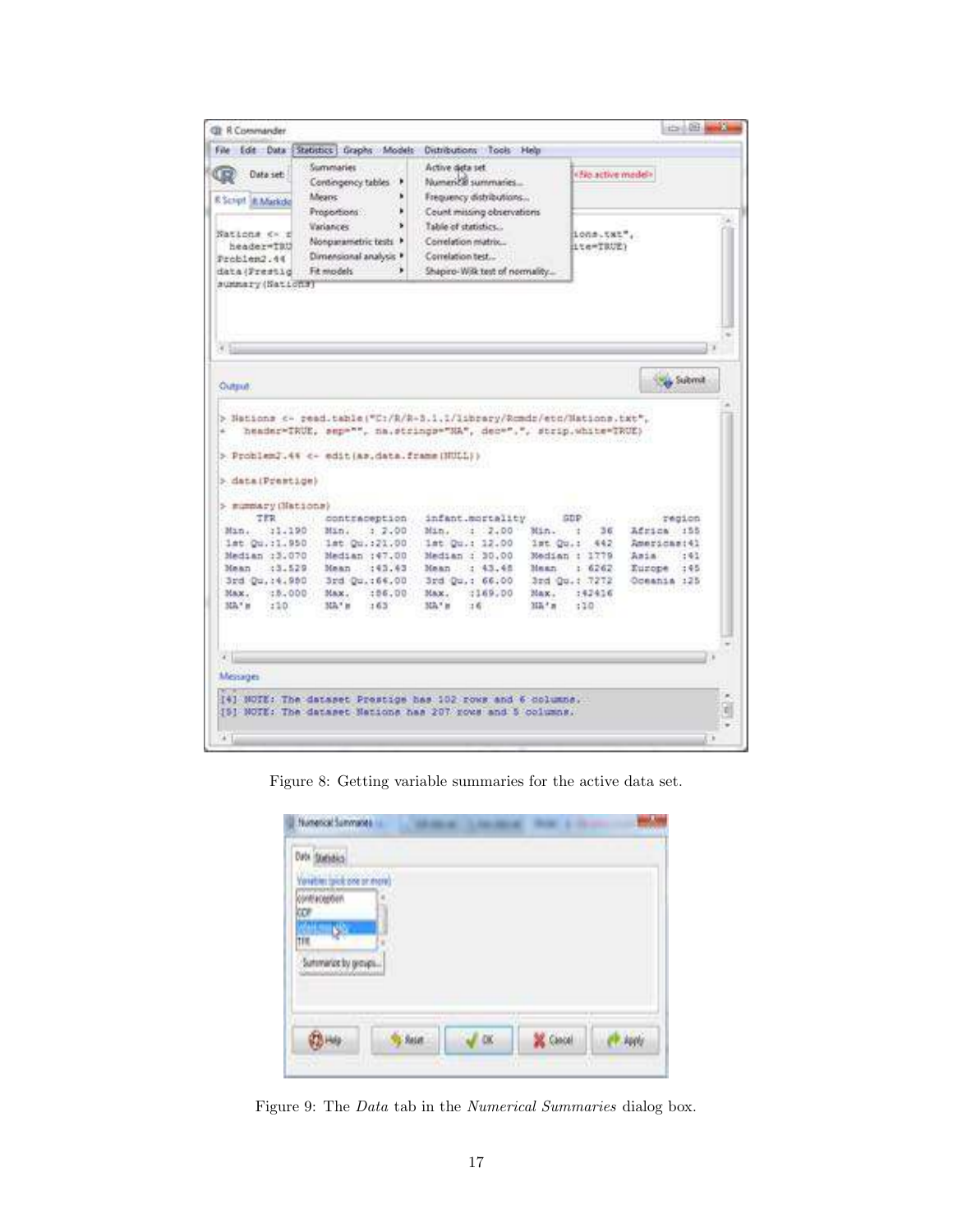| Mean                          |  |  |
|-------------------------------|--|--|
| 2 Standard Deviation          |  |  |
| Standard Error of Mean        |  |  |
| 2. Interquartile Range        |  |  |
| Coefficient of Variation      |  |  |
| Skewness Type I               |  |  |
| Kuntosis @ Type 2             |  |  |
| Type 3                        |  |  |
| 7. Quartiles: 0, 25, 3, 25, 1 |  |  |

<span id="page-17-0"></span>Figure 10: The *Statistics* tab in the *Numerical Summaries* dialog box.

has two tabs: *Data* and *Statistics*. Click on the *Statistics* tab to select it, as shown in Figure [10.](#page-17-0) In this case, We'll take all of the default statistics selections. Clicking *OK*, produces the following output (in the *Output* pane):

```
> numSummary(Nations[,"infant.mortality"], statistics=c("mean", "sd", "IQR",
    "quantiles"), quantiles = c(0, .25, .5, .75, 1)mean sd IQR 0% 25% 50% 75% 100% n NA
43.47761 38.75604 54 2 12 30 66 169 201 6
```
By default, the  $\bf{R}$  command that is executed prints out the mean, standard deviation  $(\text{sd})$ , and interquartile range (IQR) of the variable, along with quantiles (percentiles) corresponding to the minimum, the first quartile, the median, the third quartile, and the maximum; n is the number of valid obserations, and NA the number of missing values.

As is typical of R Commander dialogs, the *Numerical Summaries* dialog box in Figure [9](#page-16-1) includes *Help*, *Reset*, *OK*, *Cancel*, and *Apply* buttons.[16](#page-17-1) The *Help* button leads to a help page (which appears in your web browser) either for the dialog itself or (as here) for an R function that the dialog invokes. The *Reset* button, which is present in most **R** Commander dialogs, resets the dialog to its original state; otherwise, the dialog retains selections from a previous invocation. Dialog state is also reset when the active data set changes. As demonstrated, the *OK* button closes the dialog and generates an R command. The *Apply* button also generates a command, but then reopens the dialog in its current state, facilitating the application of several similar operations. If you make an error in a dialog box — for example, clicking *OK* without choosing a variable in the *Numerical Summarie*s dialog — an error message will typically appear and the dialog box will reopen.

The *Numerical Summaries* dialog box also makes provision for computing summaries within groups defined by the levels of a factor. Clicking on the *Summarize by groups...* button in the *Data* tab brings up the *Groups* dialog, as shown in Figure [11.](#page-18-0) Because there is only one factor in the Nations data set, only the variable region appears in the variable list, and it is pre-selected; clicking *OK* changes the *Summarize by groups...* button to *Summarize by region* (see Figure [12\)](#page-18-1). In this case, we have selected two numerical variables to summarize, GDP and infant.mortality. Clicking *OK* produces the following results in the *Output* pane:

```
> numSummary(Nations[,c("GDP", "infant.mortality")], groups=Nations$region,
    statistics=c("mean", "sd", "IQR", "quantiles"), quantiles=c(0,.25,.5,.75,1))
```
Variable: GDP

<span id="page-17-1"></span><sup>&</sup>lt;sup>16</sup>The order of the buttons varies according to the operating system, and is different, for example, in **Mac OS X** than in Windows.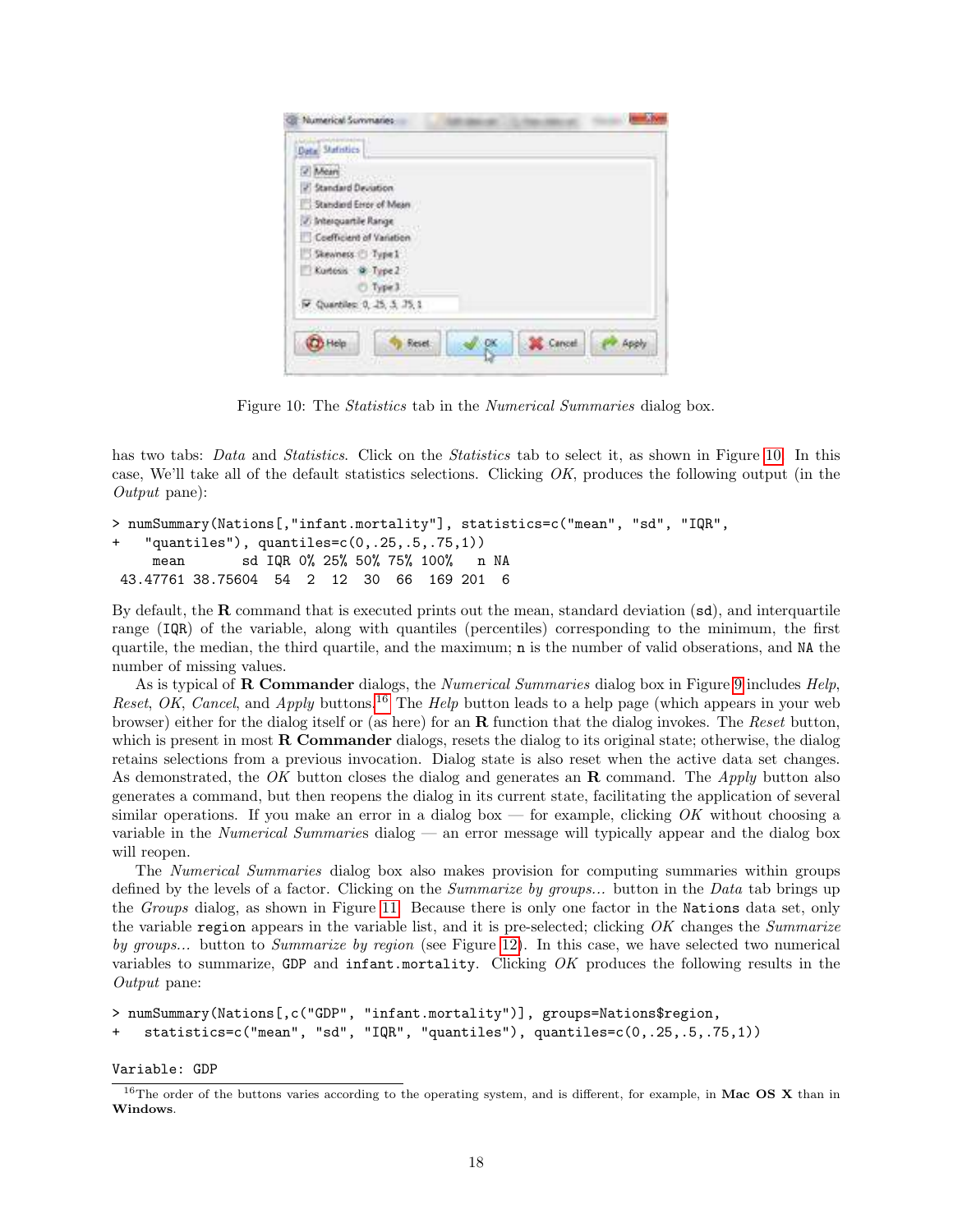| Numerical Summaries                                   |                                  |                                           | $-32$                     | dive inscrite         |
|-------------------------------------------------------|----------------------------------|-------------------------------------------|---------------------------|-----------------------|
| Data statistics                                       |                                  |                                           |                           |                       |
| (ariables feurlows no month)<br><b>Qt</b> Groups<br>æ | 盆                                |                                           |                           | Bart",<br><b>RUEY</b> |
| X<br>Groups variable (pick ane)                       |                                  |                                           |                           |                       |
| <b>URDERE</b>                                         |                                  |                                           |                           |                       |
|                                                       |                                  |                                           |                           | 50", "IO              |
|                                                       |                                  |                                           |                           |                       |
|                                                       |                                  |                                           |                           |                       |
|                                                       | Cancel:                          |                                           |                           |                       |
|                                                       |                                  |                                           |                           |                       |
| <b>B</b> Help                                         | Reset                            | <b>SK</b> Cancel<br>DK.                   | Apply                     |                       |
|                                                       |                                  |                                           |                           |                       |
| www.<br>Min. :1,199                                   | uumustuumuum<br>Min. 1 2.00      | <b>AUSTRIAN PROVIDENCE</b><br>Min. 1 2.00 | Min. i                    | Afrie<br>36           |
| ist Qu.:1.950<br>Median 13.070                        | 1st Qu. (21.00<br>Median : 47,00 | ist Qu.: 12.00<br>Hedian : 30.00          | ist Ou.t<br>Median : 1779 | Ameri<br>442<br>Asia. |

<span id="page-18-0"></span>Figure 11: Selecting a grouping variable in the *Groups* dialog box.

| Numerical Summaries           |        |  |
|-------------------------------|--------|--|
| Deta Statistics               |        |  |
| Variables (pick one or more)  |        |  |
| contraception                 |        |  |
| <b>STAR</b><br>clant modality |        |  |
| TAR.<br>33                    |        |  |
| Summarize by: region          |        |  |
|                               |        |  |
|                               |        |  |
|                               |        |  |
|                               |        |  |
|                               |        |  |
| Reset                         | Cancel |  |
| Уñ                            | w      |  |

<span id="page-18-1"></span>Figure 12: The *Numerical Summaries* dialog box after the grouping variable region has been chosen and with two numeric variables selected.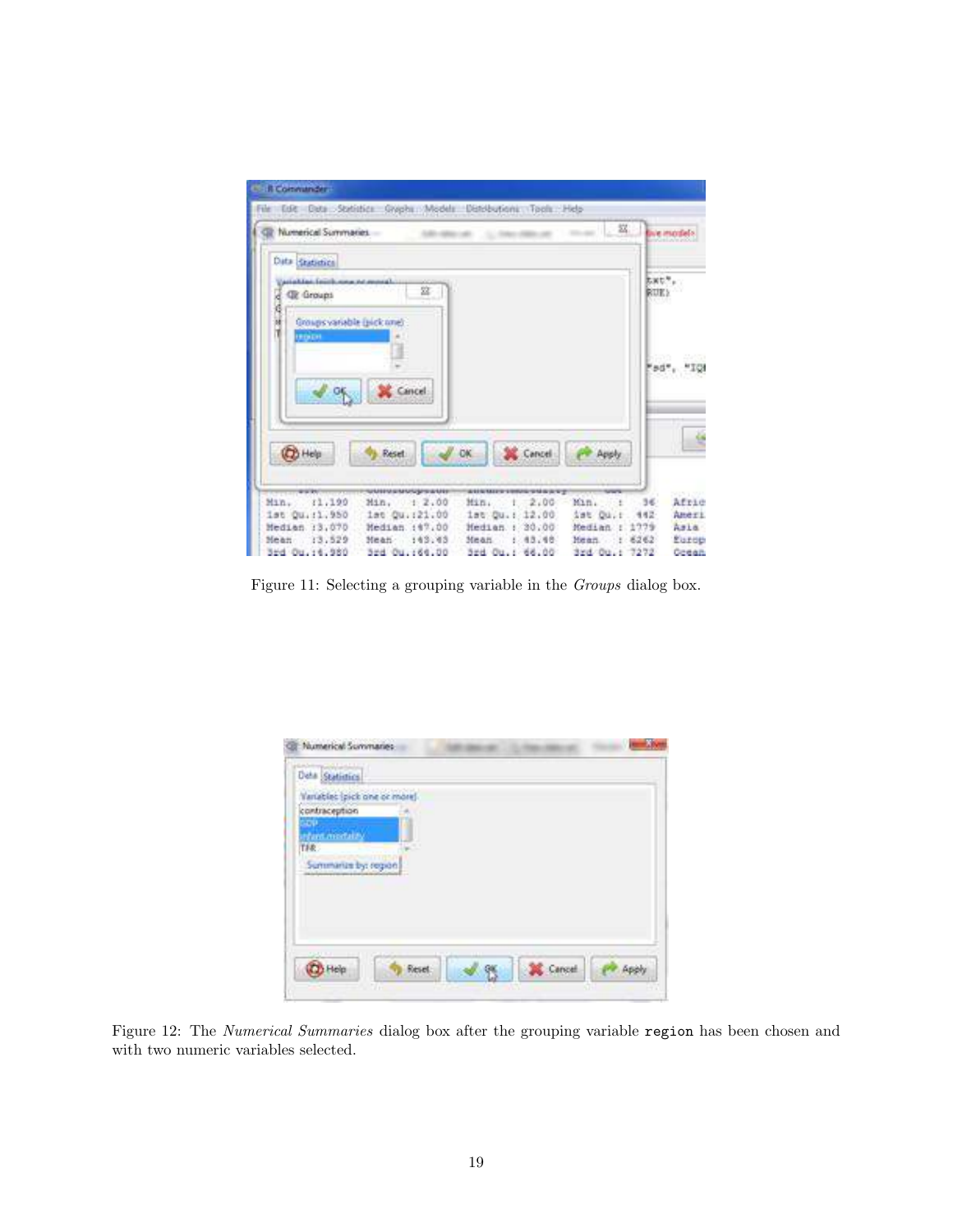| Deta Options                                                                                   |       |  |        |  |
|------------------------------------------------------------------------------------------------|-------|--|--------|--|
| Variable (pick one)<br>contraception<br><b>GDP</b><br><b>distant</b><br>TFR.<br>Plot by groups |       |  |        |  |
| <b>CO</b> Help                                                                                 | Reset |  | Cancel |  |

<span id="page-19-0"></span>Figure 13: The *Histogram* dialog.

mean sd IQR 0% 25% 50% 75% 100% n NA Africa 1196.000 2089.614 795.50 36 209.00 389.5 1004.50 11854 54 1 Americas 5398.000 6083.311 5268.50 386 1749.25 2765.5 7017.75 26037 40 1 Asia 4505.051 6277.738 6062.50 122 345.00 1079.0 6407.50 22898 39 2 Europe 13698.909 13165.412 24582.25 271 1643.75 9222.5 26226.00 42416 44 1 Oceania 8732.600 11328.708 16409.25 654 1102.75 2348.5 17512.00 41718 20 5

Variable: infant.mortality

| mean |                                                             |  |  | sd IQR 0% 25% 50% 75% 100% n NA |  |  |
|------|-------------------------------------------------------------|--|--|---------------------------------|--|--|
|      | Africa 85.27273 35.188095 50.0 7 61.00 85.0 111.00 169 55 0 |  |  |                                 |  |  |
|      | Americas 25.60000 17.439713 24.0 6 12.00 21.5 36.00 82 40 1 |  |  |                                 |  |  |
|      | Asia 45.65854 32.980001 50.0 5 22.00 37.0 72.00 154 41 0    |  |  |                                 |  |  |
|      | Europe 11.85366 7.122363 10.0 5 6.00 8.0 16.00 32 41 4      |  |  |                                 |  |  |
|      | Oceania 27.79167 29.622229 26.5 2 9.25 20.0 35.75 135 24 1  |  |  |                                 |  |  |

Several other R Commander dialogs allow you to select a grouping variable in this manner.

Making graphs with the **R** Commander is also straightforward. For example, selecting *Graphs*  $\longrightarrow$ *Histogram...* from the **R Commander** menus produces the *Histogram* dialog box in Figure [13.](#page-19-0) There are *Data* and *Options* tabs in this dialog. We'll take all the default options (the *Options* tab isn't shown), and clicking on infant.mortality followed by *OK*, opens a *Graphics Device* window with the histogram shown in Figure [14.](#page-20-0) If you make several graphs in a session, then only the most recent normally appears in the *Graphics Device* window.[17](#page-19-1)

## 5 Statistical Models

Several kinds of statistical models can be fit in the R Commander using menu items under *Statistics* −→ *Fit models*: linear models (by both *Linear regression* and *Linear model*), generalized linear models, multinomial logit models, and ordinal regression models such as the proportional-odds model [the latter two from Venables and Ripley's nnet and MASS packages, respectively [\(Venables and Ripley, 2002\)](#page-27-8)]. Although the resulting dialog boxes differ in certain details (for example, the generalized linear model dialog makes provision for selecting a distributional family and corresponding link function), they share a common general structure, as illustrated in the *Linear Model* dialog in Figure [15.](#page-21-0)[18](#page-19-2) Before selecting *Statistics* −→ *Fit models*

<span id="page-19-1"></span><sup>&</sup>lt;sup>17</sup>On Windows, you can recall previous graphs using the *Page Up* and *Page Down* keys on your keyboard if you first turn on the graph history feature of the Windows R graphics device, via History  $\rightarrow$  Recording. This feature is available only on Windows systems. Dynamic three-dimensional scatterplots created by Graphs  $\rightarrow$  3D graph  $\rightarrow$  3D scatterplot... appear in a special RGL device window.

<span id="page-19-2"></span> $18$ An exception is the *Linear Regression* dialog in which the response variable and explanatory variables are simply selected by name from list boxes containing the numeric variables in the current data set.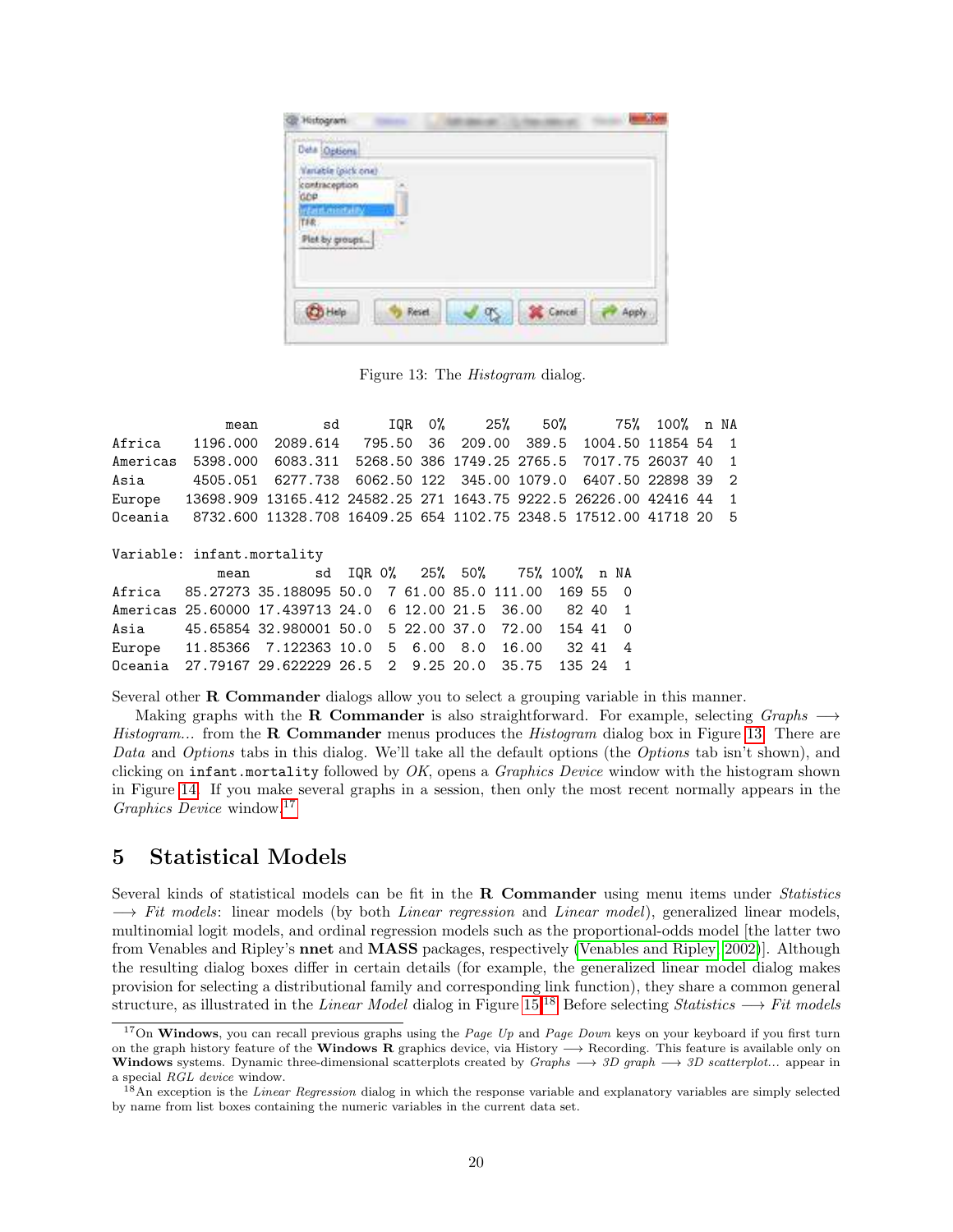

<span id="page-20-0"></span>Figure 14: A graphics window containing the histogram for infant mortality in the Nations data set.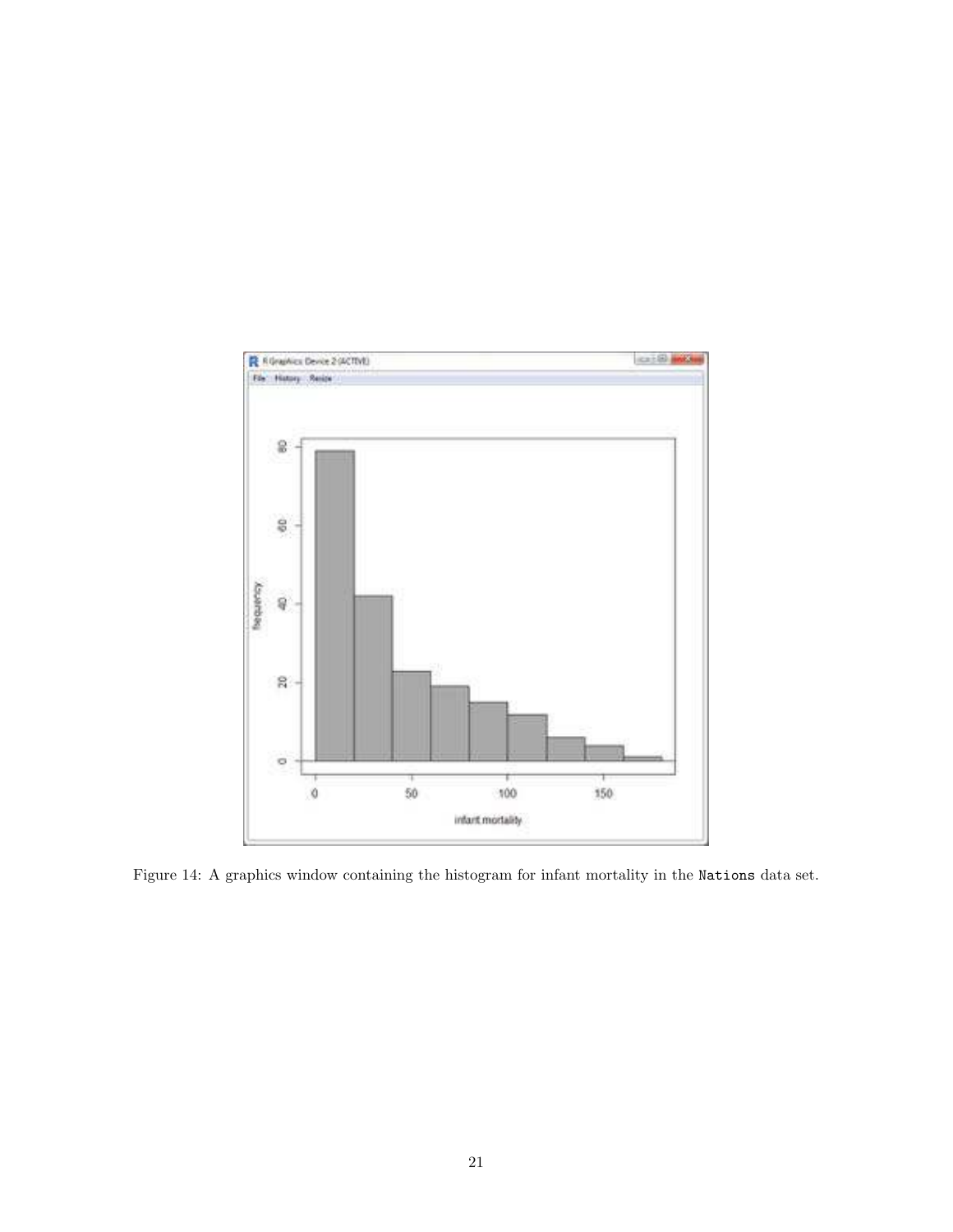| Enter name for model: LinearModel.1 |                                |                    |              |       |                                               |               |
|-------------------------------------|--------------------------------|--------------------|--------------|-------|-----------------------------------------------|---------------|
| Variables (double-click to formula) |                                |                    |              |       |                                               |               |
| census                              |                                |                    |              |       |                                               |               |
| inducation."                        |                                |                    |              |       |                                               |               |
| income<br>prestige                  |                                |                    |              |       |                                               |               |
| fype (factor)                       |                                |                    |              |       |                                               |               |
| women.                              |                                |                    |              |       |                                               |               |
| Model Fermula                       |                                |                    |              |       |                                               |               |
| Operators (click to formula):       |                                |                    |              |       |                                               |               |
| Splines/Polynomials:                |                                |                    |              |       | df for splines: 5 \$                          |               |
| (select variable and click)         | 0-spline                       | natural<br>spline. | orthogonal ; | Yanv. | polynomial polynomial deg for polynomials 2 + |               |
| prestige.                           | (education + log(income))"type |                    |              |       |                                               | Model formula |
| $-1 - 1$                            |                                |                    |              |       |                                               |               |
| Sobret expression                   | Weights                        |                    |              |       |                                               |               |
| call valid cases»:                  | Kno variable selectedly        |                    |              |       |                                               |               |
|                                     |                                |                    |              |       |                                               |               |
| Q)                                  |                                |                    |              |       |                                               |               |
|                                     |                                |                    |              |       |                                               |               |

<span id="page-21-0"></span>Figure 15: The *Linear Model* dialog box, with Prestige from the car package as the active data set.

−→ *Linear Model*, we made Prestige the active data set by clicking on the active data set button and selecting Prestige from the resulting list. Recall that the Prestige data were read from the car package in Section [3.3.](#page-14-1)

- Double-clicking on a variable in the variable-list box copies it to the model formula to the left-hand side of the formula, if it is empty, otherwise to the right-hand side (with a preceding  $+$  sign if the context requires it). Factors (categorical variables — here, type) are parenthetically labelled as such in the variable list.[19](#page-21-1) Entering a factor into the right-hand side of a statistical model formula generates dummy-variable regressors.
- The top row of buttons in the toolbar above the formula can be used to enter operators and parentheses into the right-hand side of the formula.
- The bottom row of buttons in the toolbar can be conveniently used to enter regression-spline and polynomial terms into the model formula, with the degrees of freedom for splines and the degree of polynomials controlled by the spin-boxes to the right of the buttons (defaulting to 5 df and degree 2, respectively).
- You can also type directly into the formula fields, and indeed may have to do so, for example, to put a term such as  $log(income)$  into the formula, as we've done here. Some information on **R** model formulas may be obtained by pressing the *Model formula help* button in the linear-model dialog.
- The name of the model, here LinearModel.1, is automatically generated, but you can substitute any valid R name.
- You can type an R expression into the box labelled *Subset expression*; if supplied, this is passed to the subset argument of the lm function, and is used to fit the model to a subset of the observations in the data set. One form of subset expression is a logical expression that evaluates to TRUE or FALSE for each observation, such as type != "prof" (which would select all non-professional occupations from the Prestige data set).

<span id="page-21-1"></span> $19$ Some data frames contain logical variables (with values TRUE and FALSE) and character variables, with values that are text strings (such as "male" and "female"). If such variables are present, the R Commander will treat them as if they were factors. In most context, this will work properly. Character data read from plain-text files will automatically be converted to factors.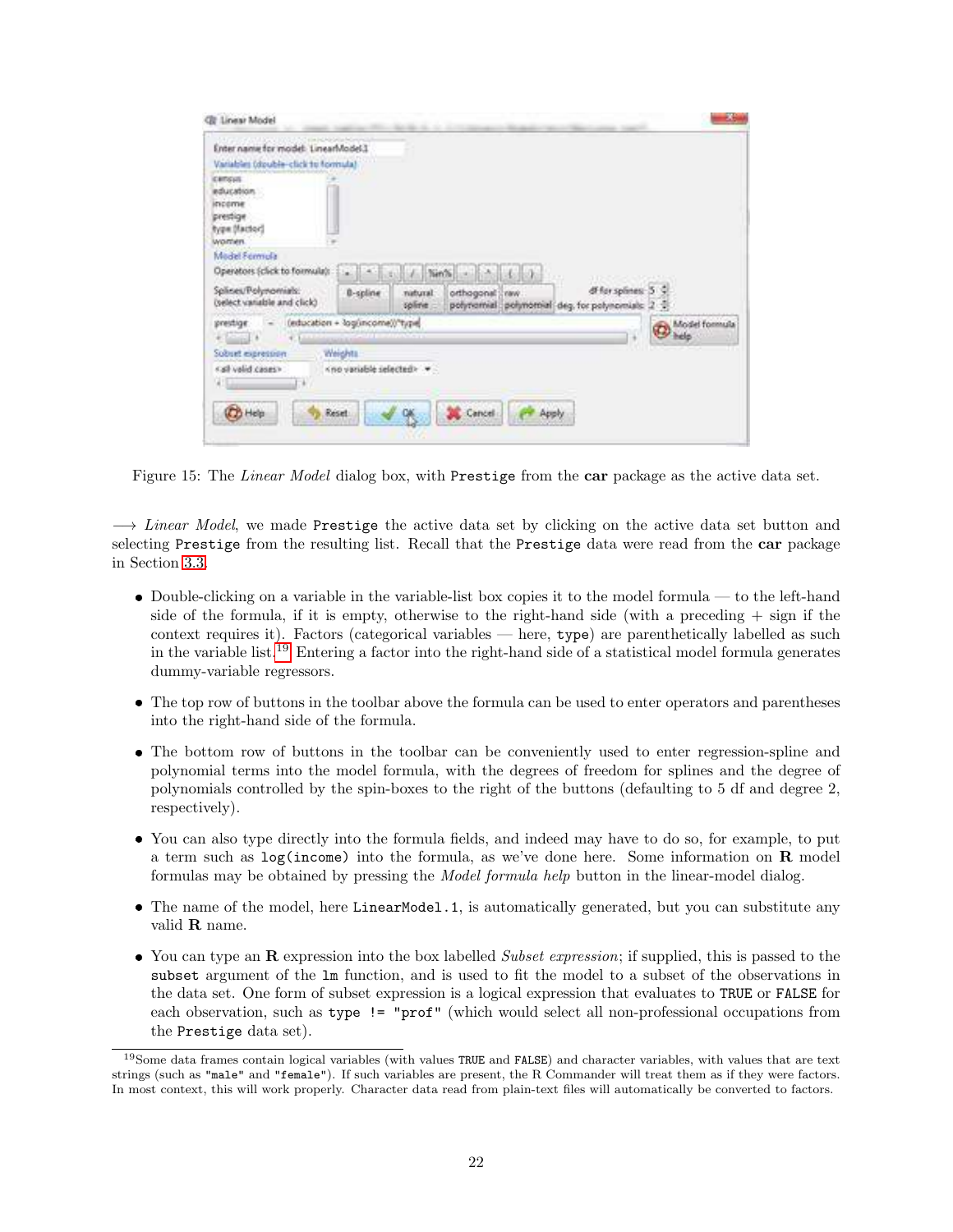Optionally selecting a weight variable in the *Weights* drop-down list produces a weighted-least-squares (WLS) regression.

Clicking the *OK* button generates the following command and output, and makes LinearModel.1 the active model, with its name displayed in the *Model* button:

```
> LinearModel.1 <- lm(prestige ~ (education + log(income))*type,
   data=Prestige)
> summary(LinearModel.1)
Call:
lm(formula = prestige ~ (eduction + log(income)) * type, data = Prestige)Residuals:
   Min 1Q Median 3Q Max
-13.970 -4.124 1.206 3.829 18.059
Coefficients:
                      Estimate Std. Error t value Pr(>|t|)
(Intercept) -120.0459 20.1576 -5.955 5.07e-08 ***
education 2.3357 0.9277 2.518 0.01360 *
log(income) 15.9825 2.6059 6.133 2.32e-08 ***
type[T.prof] 85.1601 31.1810 2.731 0.00761 **
type[T.wc] 30.2412 37.9788 0.796 0.42800
education:type[T.prof] 0.6974 1.2895 0.541 0.58998
education:type[T.wc] 3.6400 1.7589 2.069 0.04140 *
log(income):type[T.prof] -9.4288 3.7751 -2.498 0.01434 *
log(income):type[T.wc] -8.1556 4.4029 -1.852 0.06730 .
---
Signif. codes: 0 *** 0.001 *** 0.01 ** 0.05 . 0.1 ' 1
Residual standard error: 6.409 on 89 degrees of freedom
 (4 observations deleted due to missingness)
Multiple R-squared: 0.871, Adjusted R-squared: 0.8595
F-statistic: 75.15 on 8 and 89 DF, p-value: < 2.2e-16
  Operations on the active model may be selected from the Models menu. For example, Models −→
```
*Hypothesis tests* → *Anova table...*, followed by selecting the default "Type-II" tests, produces the following output:

```
> Anova(LinearModel.1, type="II")
Anova Table (Type II tests)
Response: prestige
              Sum Sq Df F value Pr(>F)
education 1209.3 1 29.4446 4.912e-07 ***
log(income) 1690.8 1 41.1670 6.589e-09 ***
type 469.1 2 5.7103 0.004642 **
education:type 178.8 2 2.1762 0.119474
log(income):type 290.3 2 3.5344 0.033338 *
Residuals 3655.4 89
---
Signif. codes: 0 *** 0.001 ** 0.01 * 0.05 . 0.1 ' 1
```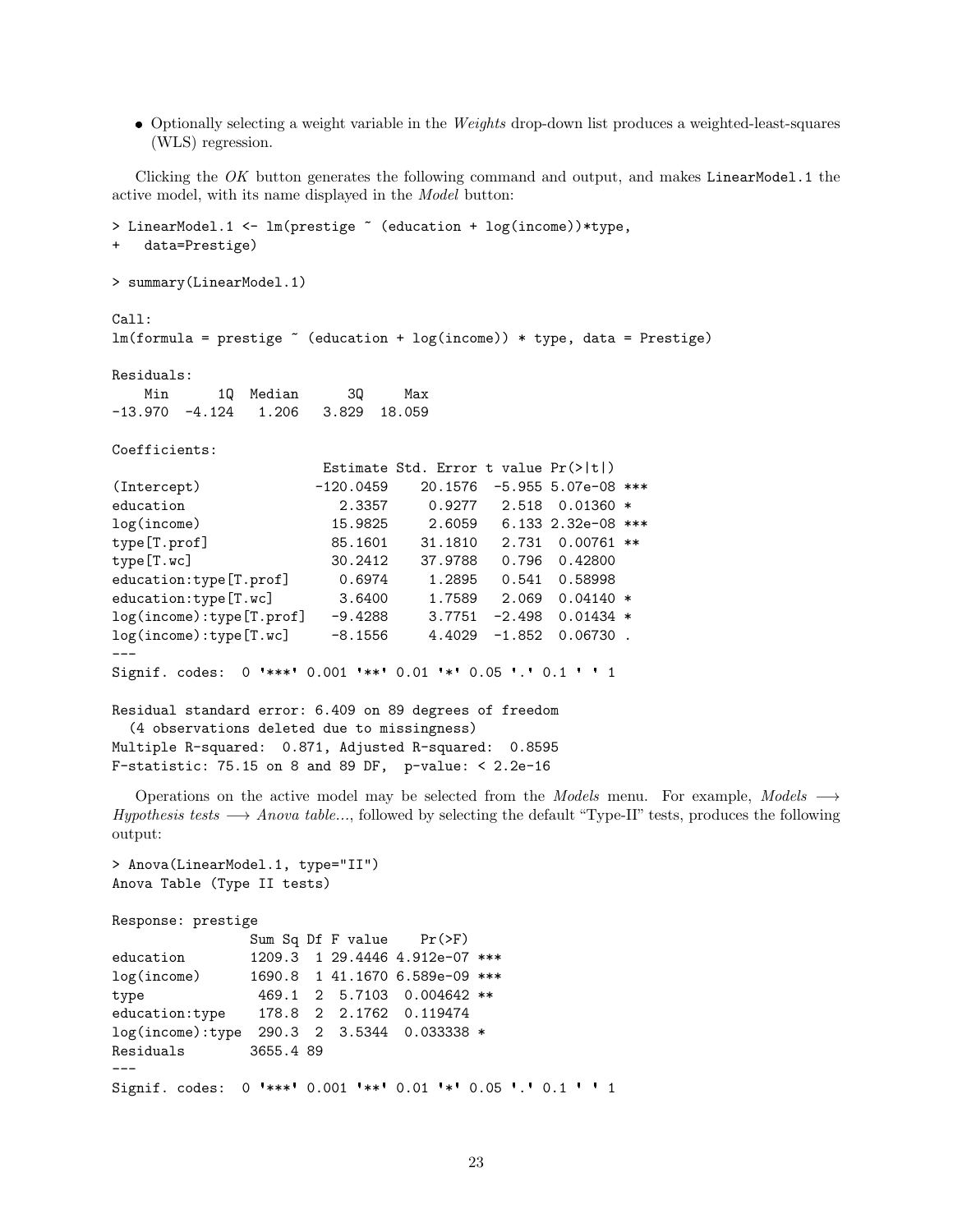

<span id="page-23-2"></span>Figure 16: The *R Markdown* tab, with *Generate report* button.

## 6 Odds and Ends

### <span id="page-23-0"></span>6.1 Producing Reports

In its default configuration, the R Commander includes an *R Markdown* tab in the upper pane, which accumulates the commands generated during the session in an **R** Markdown document.<sup>[20](#page-23-1)</sup> Figure [16](#page-23-2) shows the *R Markdown* tab for the current session, which we've scrolled to the top of the generated document. As its name implies, R Markdown is a simple markup language, which includes blocks of R commands, and can be used to generate HTML (i.e., web) pages or other types of documents. For more information about R Markdown, select  $Help \longrightarrow Using R$  Markdown from the R Commander menus.<sup>[21](#page-23-3)</sup>

Each set of commands generated by the  $R$  Commander produces a block of  $R$  commands in the  $R$ Markdown document.<sup>[22](#page-23-4)</sup> These blocks are delimited by  $\cdots$  {r} at the start of each block and by  $\cdots$  (three back-ticks) at the end of the block. Even if you are unfamiliar with R commands, you can see the relationship between commands and resulting output in the *Output* pane.

The *R Markdown* tab is editable, and so you can modify and add to the text in the tab. It is generally safe to type whatever explanatory text you wish *between* blocks of R code (see below). In general, however, unless you know what you're doing, you should not modify  $\bf{R}$  code blocks in the  $\bf{R}$  Markdown document or add your own code blocks. You can, however, remove entire blocks of code, as long as subsequent blocks don't depend on them — and you will likely want to remove command blocks that produce unwanted output. Command blocks that produce errors are removed automatically. You can remove the most recent command block by selecting *Remove last Markdown Command Block* from the *Edit* menu, or by right-clicking in the *R Markdown* tab and selecting *Remove last Markdown Command Block* from the context menu. The first code block (which begins "'{r echo=FALSE}) sets some options for the software from the knitr package (Xie, 2013) that is used to process the R Markdown text, and this block should not normally be modified.

With some lines elided (indicated by  $\ldots$ ), here is the **R** Markdown document produced for the current session:

title: "Replace with Main Title" author: "Your Name"

---

<span id="page-23-1"></span><sup>&</sup>lt;sup>20</sup>The **R Commander** can also optionally create a **knitr LaTeX** document [\(Xie, 2016\)](#page-27-9) and compile it into a PDF file. This option requires a LaTeX installation, and is activated by setting the Rcmdr option use.knitr to TRUE. see  $Help \rightarrow$ Commander help and Tools  $\longrightarrow$  Options.

<span id="page-23-4"></span><span id="page-23-3"></span> $21$ This and some other items in the  $Help$  menu require an active Internet connection.

 $22$ Commands that require direct user interaction, such as interactive point identification in a graph, are suppressed in the R Markdown document. As well, commands that generate errors are removed from the document.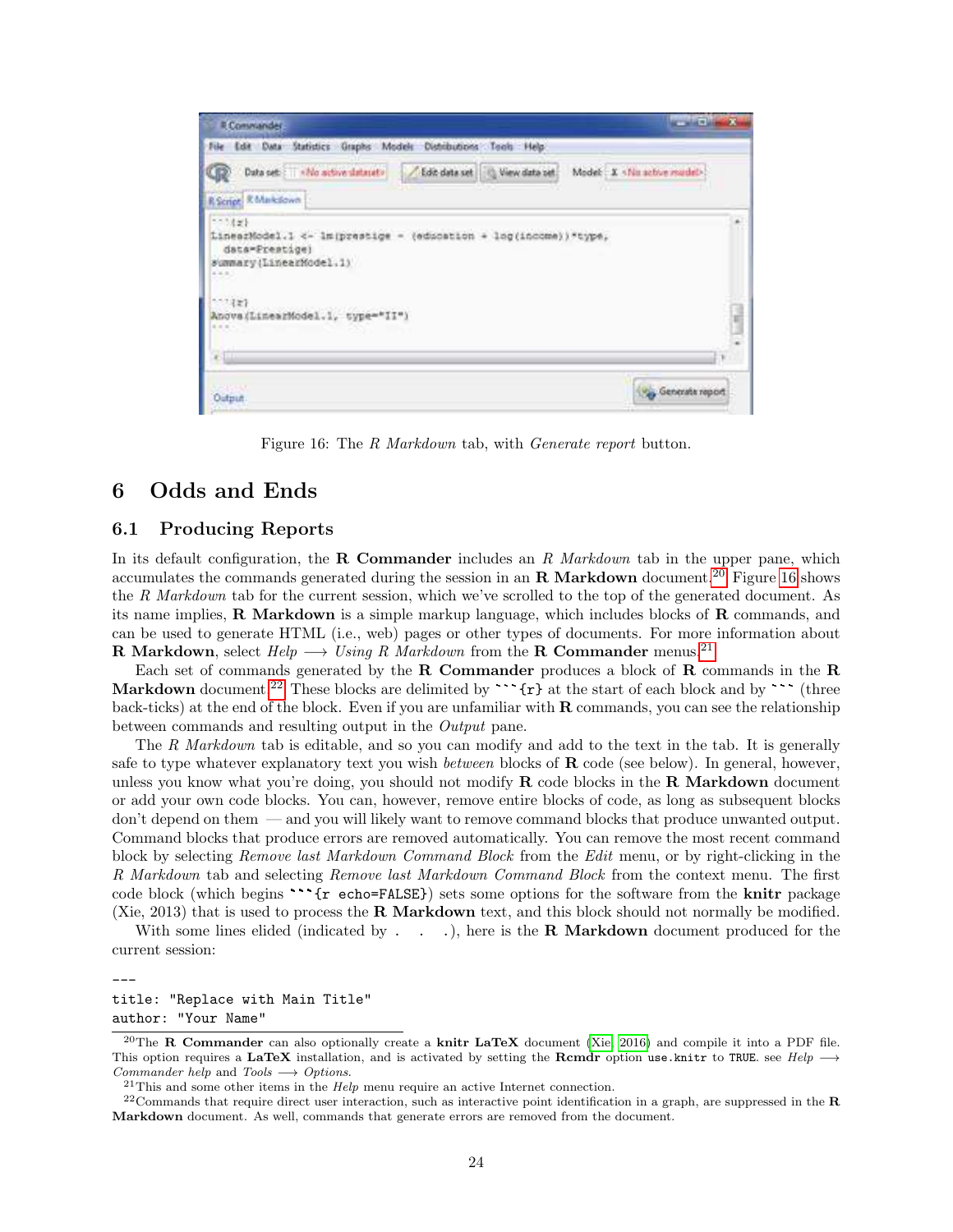```
date: " r Sys.Date() " # Uses current date
---
{r echo=FALSE, message=FALSE}
# include this code chunk as-is to set options
knitr::opts_chunk$set(comment=NA, prompt=TRUE)
library(Rcmdr)
library(car)
library(RcmdrMisc)
{r echo=FALSE}
# include this code chunk as-is to enable 3D graphs
library(rgl)
knitr::knit_hooks$set(webgl = hook_webgl)
\sim \sim \sim\cdots {r}
Nations <- read.table("C:/R/R-3.3.2/library/Rcmdr/etc/Nations.txt",
 header=TRUE, sep="", na.strings="NA", dec=".", strip.white=TRUE)
...
\left\{r\right\}data(Prestige, package="car")
\sim \sim \sim...
Let us regress occupational prestige on the education and income levels of the occupations,
transforming income to linearize its relationship to prestige:
\cdots {r}
LinearModel.1 <- lm(prestige " (education + log(income))*type,
 data=Prestige)
summary(LinearModel.1)
\cdots{r}
Anova(LinearModel.1, type="II")
```
It is probably unnecessary to explain that you would normally replace "Your Name" with your name, and replace "Replace with Main Title" with the title of the report that you want to create. Perhaps less obviously, you can type arbitrary explanatory text before the first command block, *in between* R code blocks — that is, between the terminating  $\cdots$  of one block and starting  $\cdots$  {r} of the next — and after the last command block. You can take advantage of the simple markup provided by  $\bf{R}$  Markdown; for example, text enclosed in asterisks (e.g., \*this is important\*) will be set in *italic* type. To illustrate, we added the text "Let us regress occupational prestige  $\dots$  " immediately before the  $R$  command block performing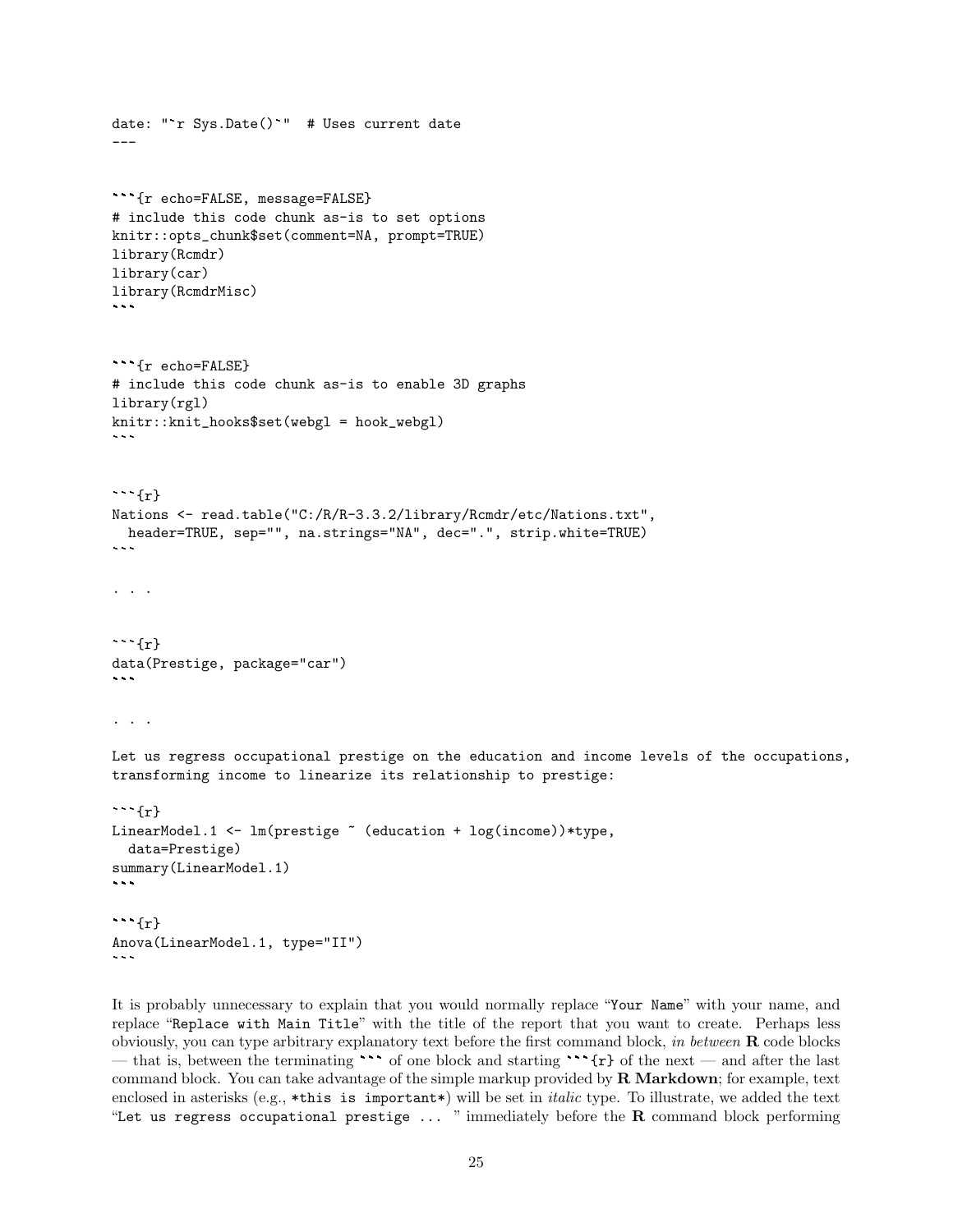the regression.

Once you have finished editing the **R** Markdown document, you can generate a report from it in the form of an HTML document (web page), Word document, rich text file, or PDF file by pressing the *Generate report* button below the *R Markdown* tab.<sup>[23](#page-25-0)</sup> An HTML report should open in your web browser, and a PDF report in your PDF viewer. Word and rich text files must be opened manually, but can easily be edited further. The R Markdown document can be saved via the *File* menu.

You can also, and more conveniently, open a separate and larger editor window to edit the **R** Markdown document (see Figure [17\)](#page-26-0): Select *Edit R Markdown document* from the R Commander *Edit* menu; rightclick in the *R Markdown* tab and select *Edit R Markdown document* from the context menu; or press the key-combination *Control-E* when the cursor is in the *R Markdown* tab. The editor supports the usual *Edit*menu and right-click context-menu commands, and also allows you to compile the  $\bf{R}$  Markdown document into an HTML report. Clicking the *OK* button in the editor saves your edits to the *R Markdown* tab, and clicking *Cancel* discards your edits. Below the menu in the editor, there is a largely self-explanatory toolbar with various buttons; if you hover the mouse over a button, a "tool-tip" will display.

You can open the **R Markdown** editor window at the beginning of a session and leave it open while you work. Commands generated by the R Commander will be entered both into the *R Markdown* tab and the editor, and you'll be able to write text in the editor as you go. See the editor help for more information.

#### 6.2 Saving and Printing Output

You can also save text output directly from the *File* menu in the **R Commander**; likewise you can save or print a graph from the *File* menu in an R *Graphics Device* window. If you prefer not to use the *R Markdown* tab, you can collect the text output and graphs that you want to keep in a word-processor document. In this manner, you can intersperse  $\bf{R}$  output with your typed notes and explanations. This procedure, however, has the disadvantage that it is not directly reproducible, while an  $R$  Markdown document can subsequently be executed to reproduce your analysis, possibly with modifications.

Open a word processor such as Word, OpenOffice Writer, or even Windows WordPad. To copy text from the *Output* pane, block the text with the mouse, select *Copy* from the *Edit* menu (or press the key combination *Ctrl-c*, or right-click in the pane and select *Copy* from the context menu), and then paste the text into the word-processor document via *Edit* −→ *Paste* (or *Ctrl-v* or right-click *Paste*), as you would for any Windows application. One point worth mentioning is that you should use a monospaced ("typewriter") font, such as *Courier New*, for text output from R; otherwise the output will not line up neatly.

Likewise, to copy a graph, select  $File \longrightarrow Copy$  to the clipboard  $\longrightarrow$  as a Metafile from the **R** *Graphics Device* menus; then paste the graph into the word-processor document via *Edit* −→ *Paste* (or *Ctrl-v* or right-click *Paste*). Alternatively, you can use *Ctrl-w* to copy the graph from the R *Graphics Device*, or right-click on the graph to bring up a context menu, from which you can select *Copy as metafile*. [24](#page-25-1) At the end of your R session, you can save or print the document that you have created, providing an annotated record of your work.

Alternative routes to saving text and graphical output may be found respectively under the  $\bf{R}$  Commander *File* and *Graphs* −→ *Save graph to file* menus. Saving the R Commander *Script* tab, via *File* → *Save script*, allows you to reproduce your work on a future occasion.

### 6.3 Entering Commands in the Script Tab

The *R Script* tab provides a simple facility for editing, entering, and executing commands. Commands generated by the R Commander appear in the *Script* tab, and you can type and edit commands in the tab more or less as in any editor. The **R** Commander does not provide a true "console" for  $\mathbf{R}$ , however, and the *Script* tab has some limitations. For example, all lines of a multiline command must be submitted simultaneously for execution. For serious R programming, it is preferable to use the script editors provided

<span id="page-25-0"></span><sup>&</sup>lt;sup>23</sup>To generate Word or rich text file documents you must install Pandoc; to generate PDF files, you'll additionally need L<sup>A</sup>TEX. To install this optional auxiliary software, use the Tools menu.

<span id="page-25-1"></span><sup>&</sup>lt;sup>4</sup>As you will see when you examine these menus, you can save graphs in a variety of formats, and to files as well as to the clipboard. The procedure suggested here is straightforward, however, and generally results in high-quality graphs. Once again, this description applies to Windows systems.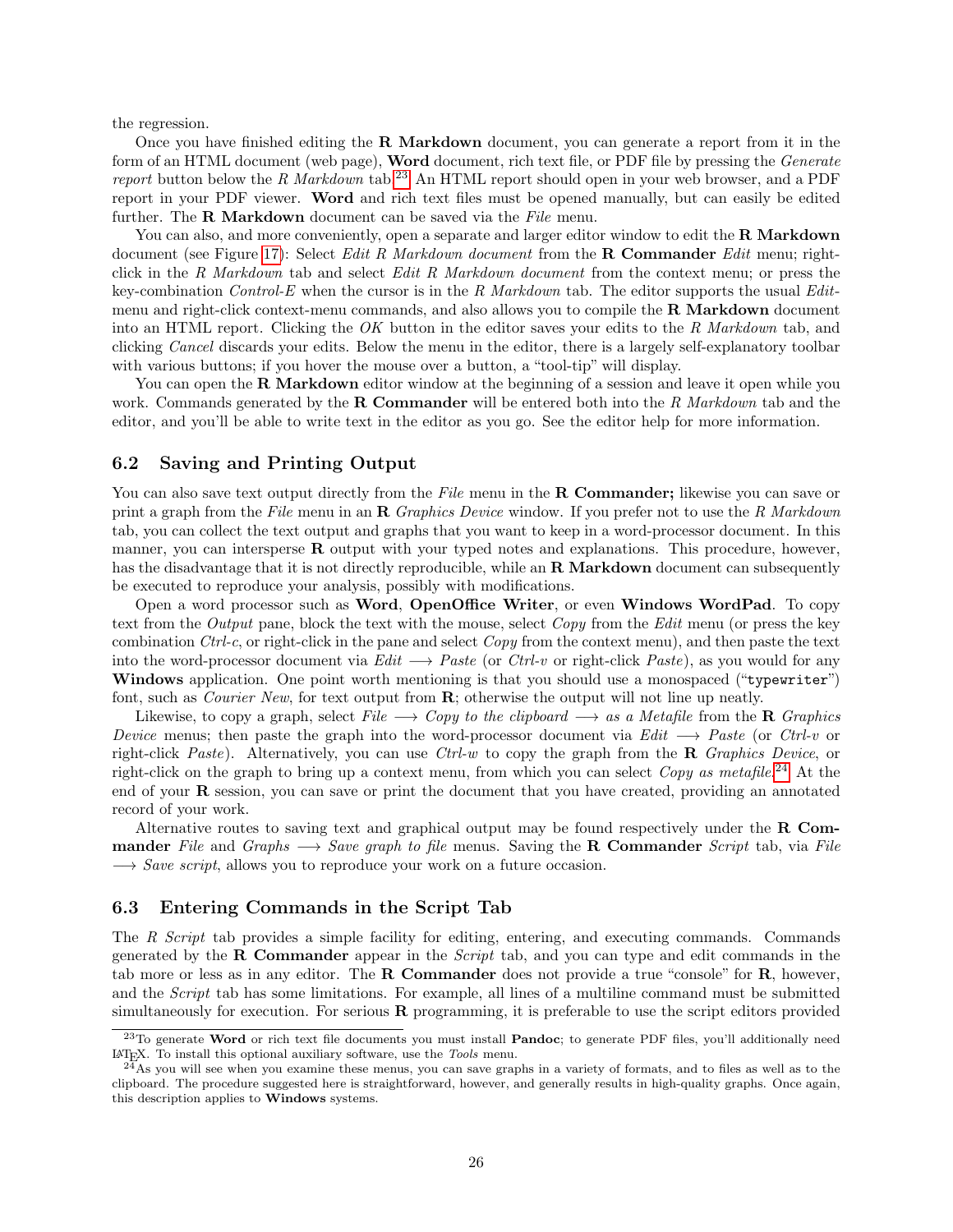<span id="page-26-0"></span>

Figure 17: The R Markdown document editor.